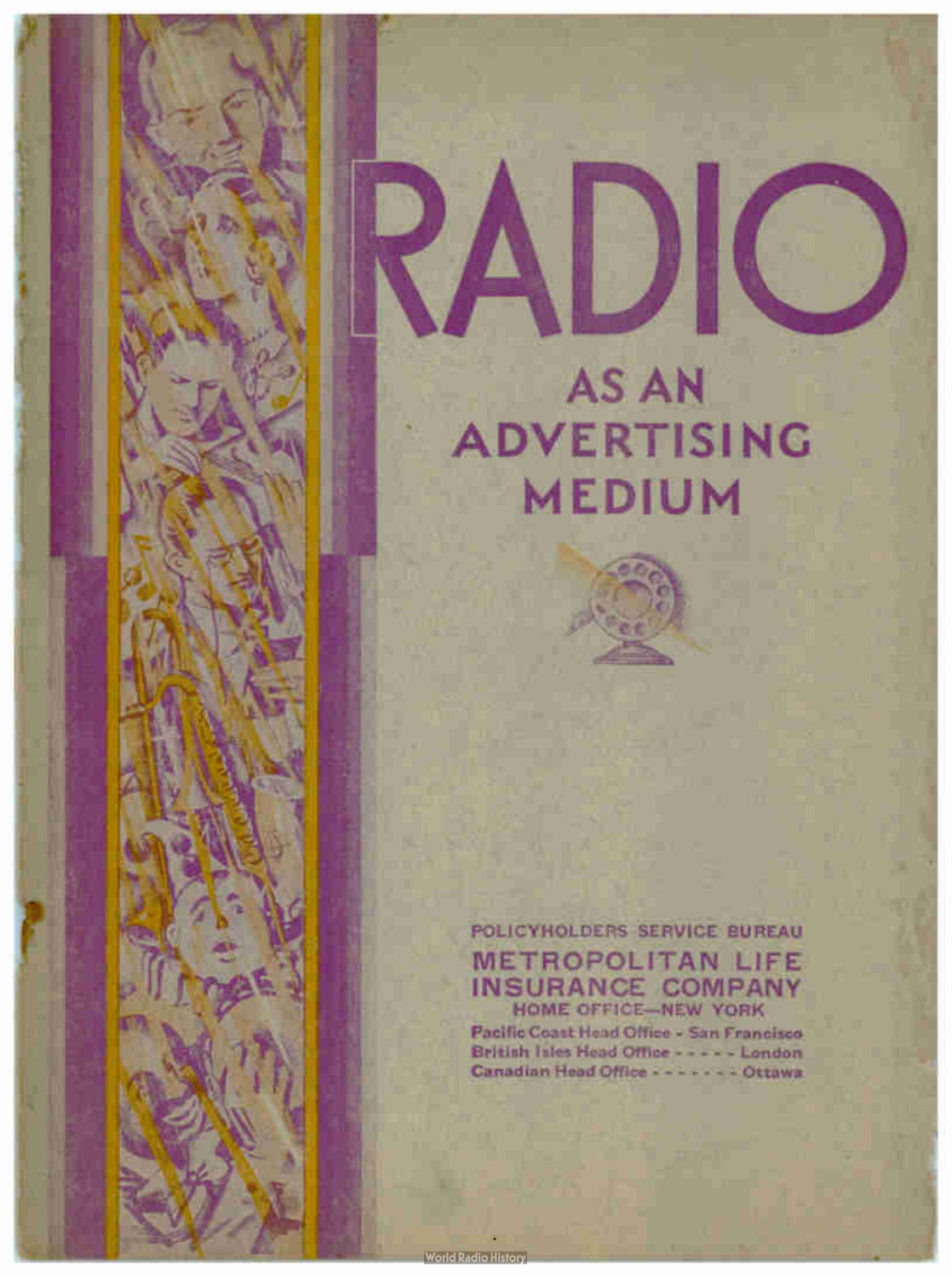### FOREWORD

IN RESPONSE to requests from numerous in-<br>stitutions, among them many that are not stitutions, among them many that are not policyholders of the Metropolitan Life Insurance Company, the following survey of radio as an advertising medium was made.

In presenting it to advertisers and others interested in the subject, this Company requests that it be regarded as simply a collation and study of the best experiences and thought obtainable on the subject, and as being unopinionated, from the Metropolitan viewpoint, in every sense of the word.

POLICYHOLDERS SERVICE BUREAU METROPOLITAN LIFE INSURANCE COMPANY

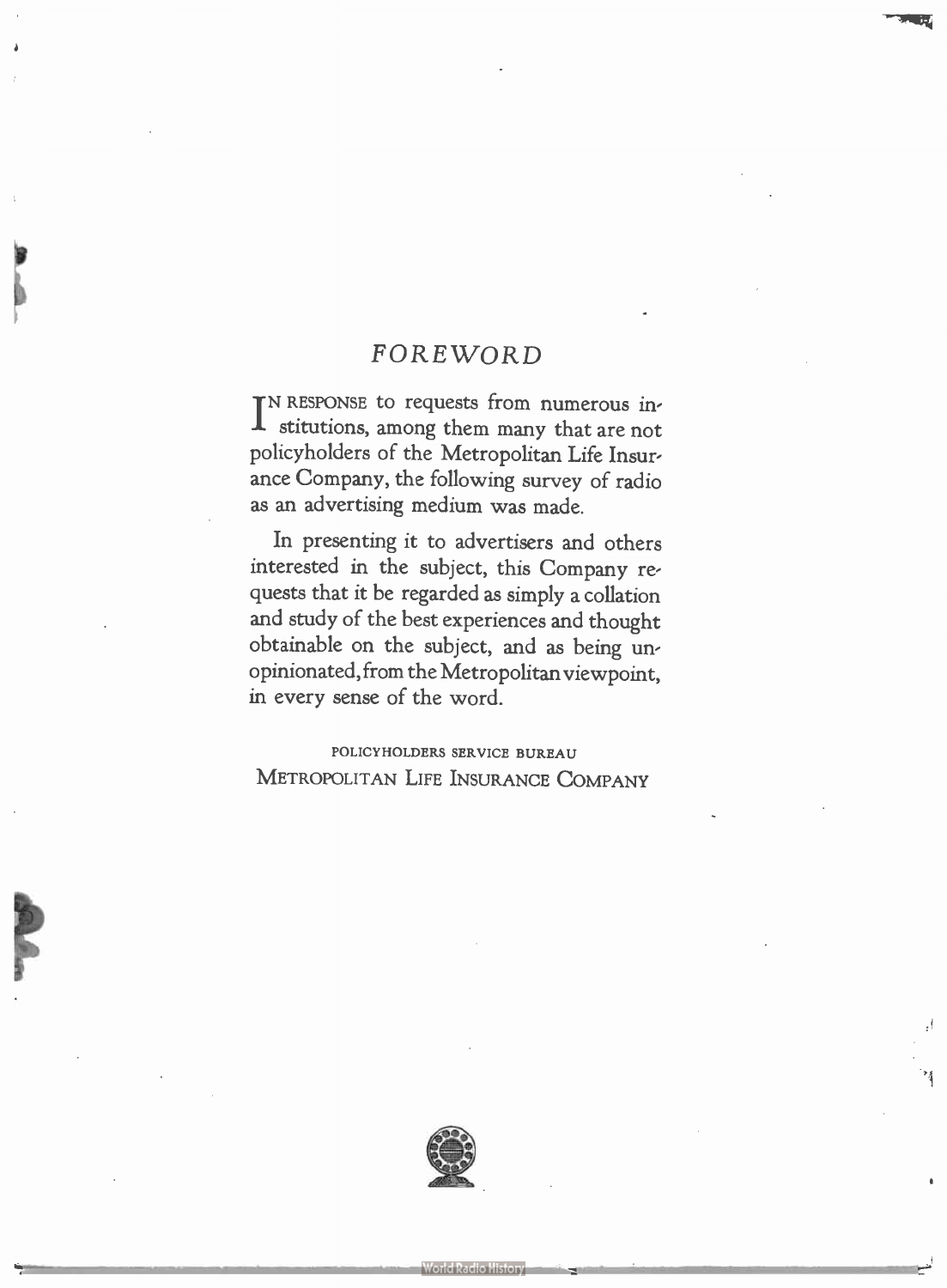# RADIO

Ţ

#### AS AN

### ADVERTISING MEDIUM

## CONTENTS

| <b>PAGE</b>                                                                                                  |
|--------------------------------------------------------------------------------------------------------------|
|                                                                                                              |
| <b>Radio Circulation</b>                                                                                     |
| Advantages to Advertisers                                                                                    |
| Use by National Advertisers                                                                                  |
| Distribution of Radio Sets by States                                                                         |
| II. OBJECTIVES AND RESULTS OF RADIO                                                                          |
|                                                                                                              |
| Radio Advertising as a Builder of Good Will                                                                  |
| Radio Publicity for Trade Names and Slogans                                                                  |
| Relation of Radio Advertising to Other                                                                       |
| Forms of Advertising                                                                                         |
| Coordinating the Use of Radio with Other<br>Advertising                                                      |
| Effect of Radio Advertising Upon the Dealer<br>Organization                                                  |
| Effect of Radio Advertising Upon the Sales<br>Organization                                                   |
| Results Achieved by Radio Advertising                                                                        |
| III. THE RADIO PROGRAM AND ITS ADVERTISING                                                                   |
| Popularity of Various Types of Program<br>Characteristics of a Good Radio Program<br>The Advertising Message |
| Direct Selling by Radio                                                                                      |
| Attitude of Women Toward Direct Appeal                                                                       |
| <b>Listener Response</b>                                                                                     |
| Use of Catalogs, Samples, Booklets, etc.                                                                     |
| $\mathbf{1}$ and $\mathbf{1}$ and $\mathbf{1}$ and $\mathbf{1}$                                              |

Advertising the Radio Program

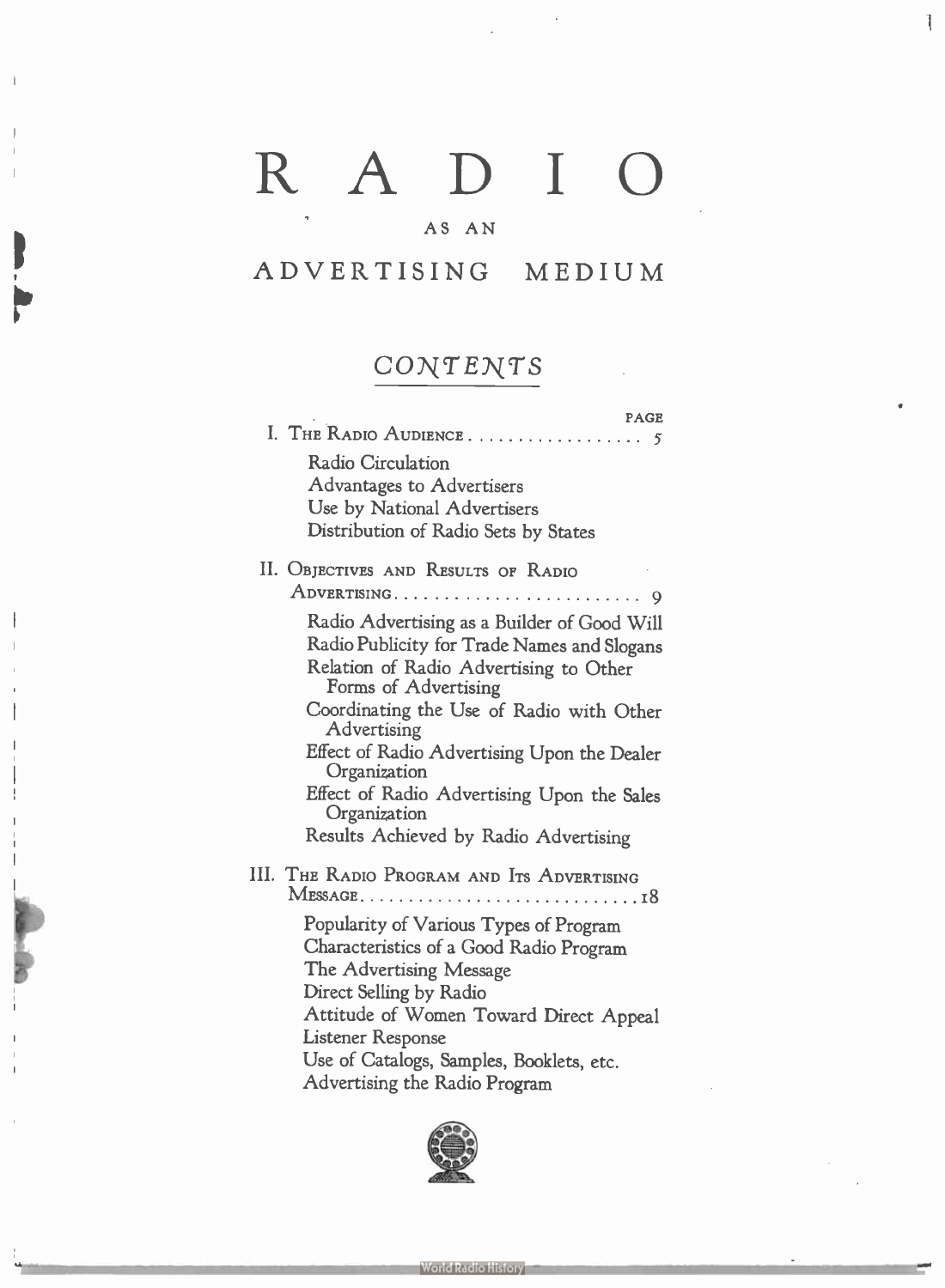## RADIO as an advertising medium



## I. THE RADIO AUDIENCE

 $\mathrm{T}^{\scriptscriptstyle\mathsf{E}}$ HE ACCEPTANCE of radio by the American people and the willingness of American business firms to provide entertainment in this form has brought about a rapid growth in the radio audience. The number of radio sets in use in the United States, estimated to be 6o,000 in 1922, had increased to approximately 9,000,00o\* at the beginning of 1929, indicating that radio programs and radio advertising are being carried into one-third of the homes of the country. From a few dozen business firms sponsoring radio broadcasting during the first years of this decade, the number has grown until, in 1928, more than zoo companies employed the facilities of the two major systems, and a much greater number were using one or more individual stations.

#### RADIO CIRCULATION

RADIO CIRCULATION is admittedly difficult to measure. No Audit Bureau of Circulation exists in this field; hence the radio space buyer lacks the data, as to auditors, that are available to advertisers who appeal to readers. Sufficient data have been accumulated, however, through the experiences of radio adver-

tisers and as a result of numerous investigations, to remove much of the uncertainty which characterized the pioneer days of radio advertising.

A study of radio broadcasting made early in 1928 by Dr. DANIEL STARCH, merchandising consultant, revealed much that was informative as to the characteristics of radio circulation. This study was based on personal interviews with an adult member of 17,099 families in the United States. The interviews were distributed geographically, by urban and rural population, and by the occupation of the head of the family in order to yield a representative cross-section of the United States, east of the Rocky Mountains.

#### SUMMARY OF THE STUDY

Number of Radio Families—The total number of radio families in the United States was estimated as being 9,640,348 (April I, 1928) and the total radio audience as being approximately 41,000,000. The percentage of families in each population group having radio sets was estimated to be:

| Rural towns31.76 per cent. |  |
|----------------------------|--|
|                            |  |

Time Element in Ownership—Over 59 per cent. of the radio families were reported to



<sup>\*</sup>The figure 9,000,000 is generally regarded as very conservative; other estimates range up to 12,000,000. The state-by-state distribution of radio sets given on page 7 is based upon a figure of 9,250,000 for the entire country.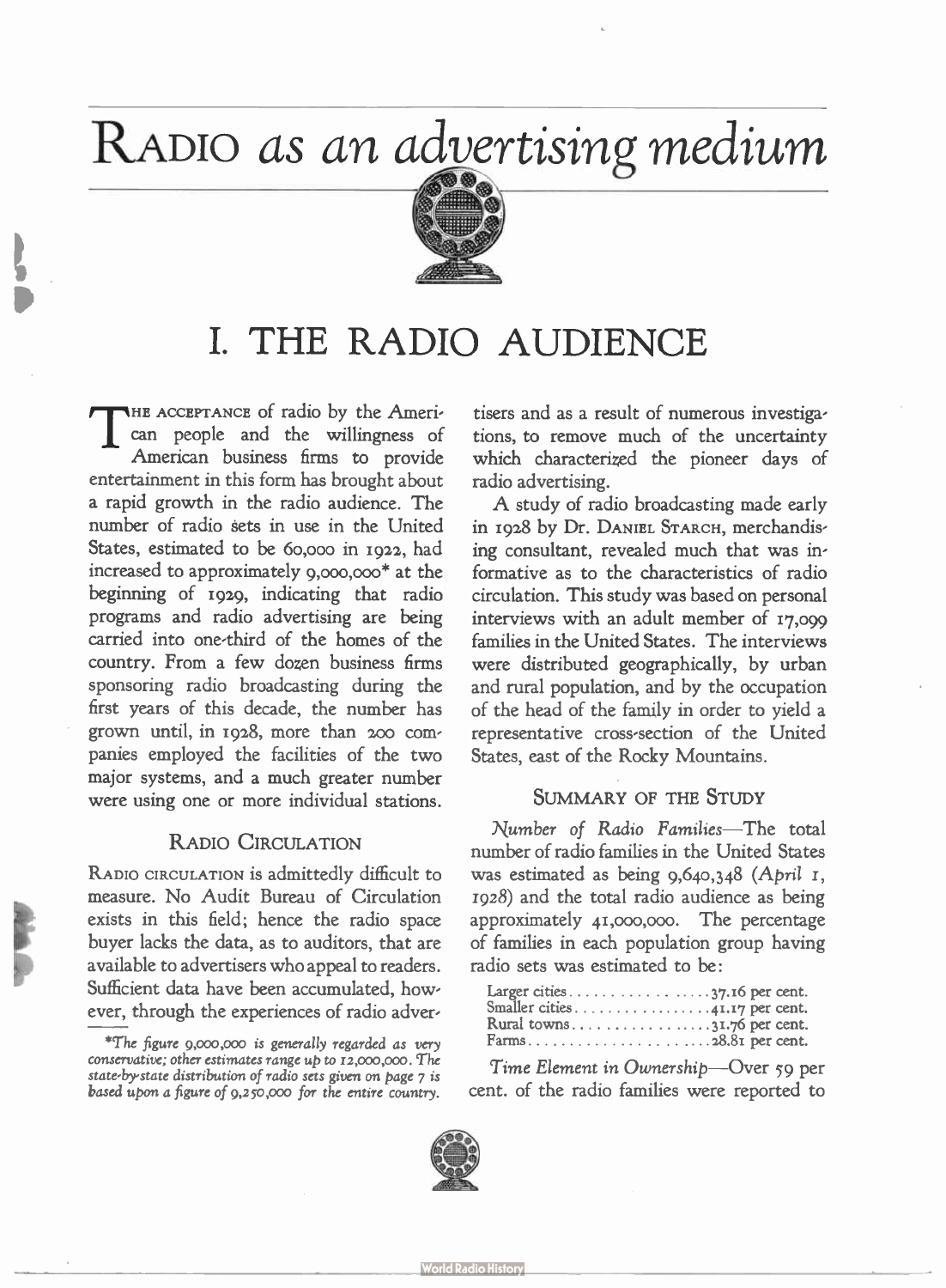have possessed their receiving sets less than two years. Only a little more than 3 per cent. have had their sets more than five years. The average length of time for all families was one year and eight months.

Number of Tubes in Sets—Over 65 per cent. of the total number of radio families interviewed had five or six tube sets. Only a little over 8 per cent. had over six tubes. Approximately 3 per cent. had crystal sets. In respect to the number of tubes in the set, there were no important differences among cities, towns or farms.

Frequency of Use—Over 8o per cent. of the total number of radio families interviewed said that they were in the habit of using their sets daily.

The majority tuned in between the hours of 7 and ii P.M. The maximum audience was developed between the hours of 8 and 10 P.M. The noon hour 12 to I and from 6 to 7 P.M. were nearly equal in number of listeners. The hours from 12 until 2 P.M. were somewhat more popular with farmers than with other groups.

Family Appeal and Favorite Stations— Eighty-four per cent. of the radio families reported that the entire family usually listened in.

Approximately 75 per cent. of the total number of radio families had one or two favorite stations. About one-fifth usually sought distant stations.

Preferences for Particular Evenings—Over 73 per cent. of the radio families reported that they tuned in equally on all evenings. Those reporting that they listened more on

\*See table on page 18.

certain evenings than others showed a preference for Saturday and Sunday evenings.

Seasonal Use—Over 78 per cent. of the radio families use their radio sets in the summer time.

Popularity of Programs\*—About 81 per cent. of the radio families had definite preferences as to programs.

About three-fourths of the farmers interviewed indicated that they enjoyed talks on agricultural subjects.

#### ADVANTAGES TO ADVERTISERS

RADIO CAN BE USED for national appeal, zone appeal, or local appeal. To companies desiring national advertising, chain broadcasting is now available through the stations of two broadcasting companies. The stations of each chain of these systems are placed throughout the country according to a plan of grouping which enables the advertiser to localize his campaign at will, whether it be aimed at the centers of population, the smaller towns, or the suburbs and rural sections. " Hook-ups' of stations in the same geographical area are available; and these enable an advertiser to transmit a zone program to practically every important market in the country.

 $\left($ 

Local or "spot" broadcasting enables an advertiser to concentrate his efforts in any chosen market. In other words, " spot" broadcasting can be used in the same manner in which newspapers are used for local advertising campaigns. National broadcasting can be used in the same way as national magazines.

The use of radio broadcasting by national advertisers is reported as having grown from an expenditure of \$270,949 during January, 1927 to \$1,258,174 during January, 1929.

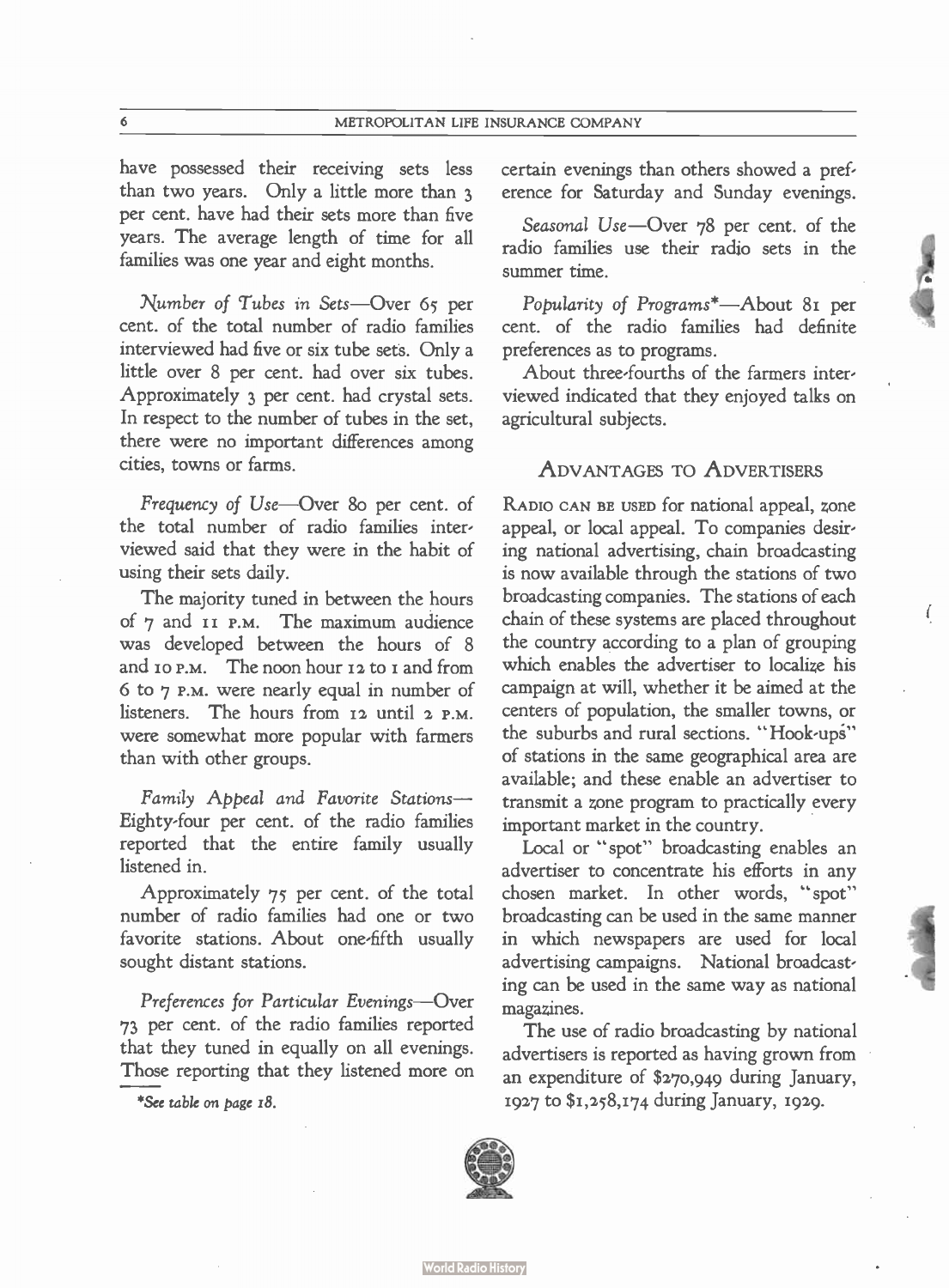

Figures used through courtesy of compilers—the National Broadcasting Company

#### DISTRIBUTION OF RADIO SETS BY STATES

ALTHOUGH EXACT figures of the geographical distribution of radio sets within the United States are not available, estimates recently prepared give a fairly dependable enumeration of the receiving sets in operation in each state. These figures are shown on the map on this page and also reproduced in the table on page 8, together with the percentage of families in each state having radio sets. The percentage of families owning radio sets may be regarded as reflecting the relative degree of radio "coverage."

An examination of these figures shows that the proportion of families owning radio sets is exceptionally high in the Pacific Coast States.

Of the states in the eastern half of the country, Rhode Island, New York, Massachusetts and Illinois rank high in this respect.

At the other extreme are the Southern States in which a relatively small percentage of families possess a receiving set.

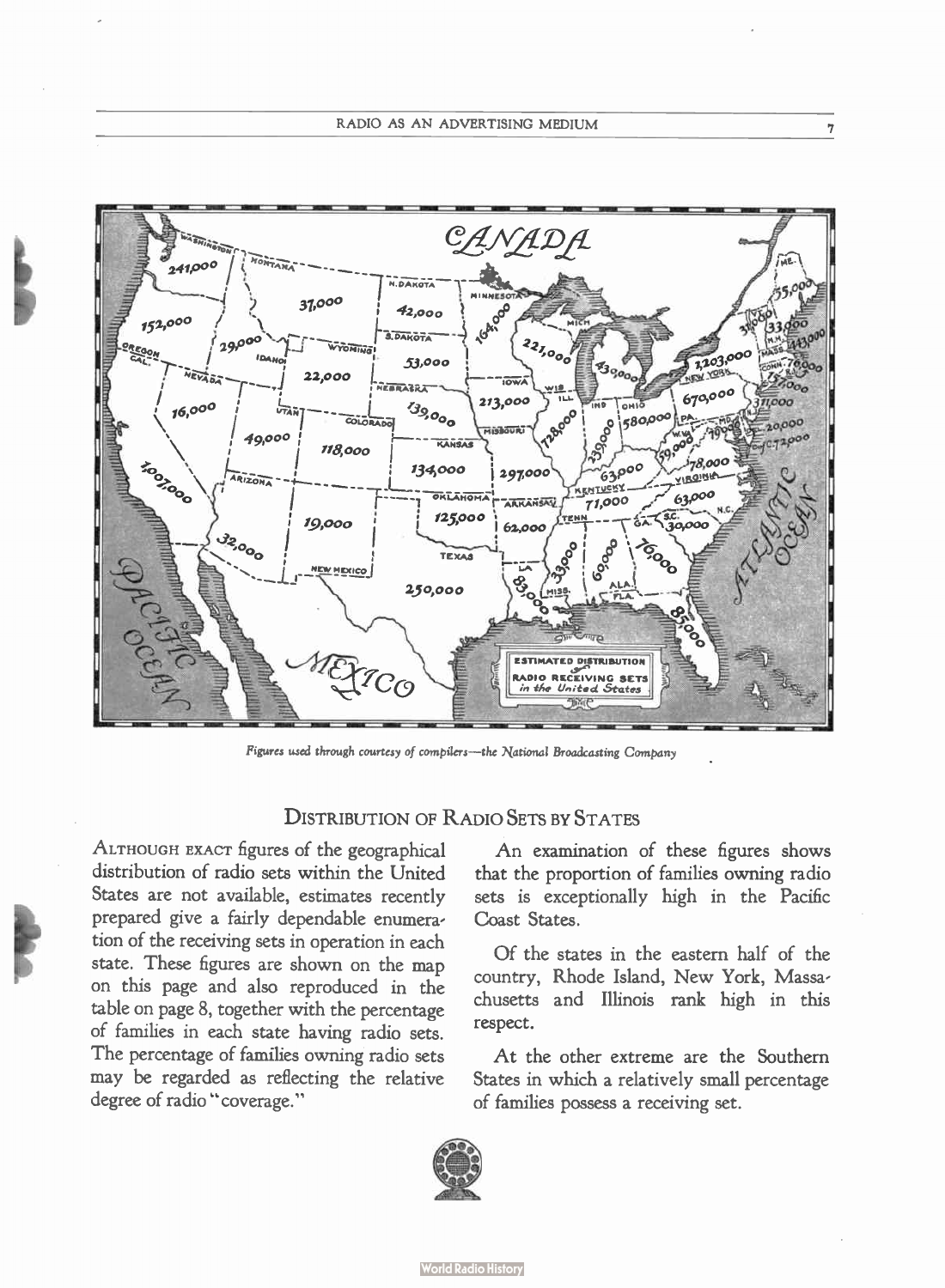### NUMBER AND PERCENTAGES OF FAMILIES OWNING RADIO SETS

| <b>State</b>                | Radio Sets<br>(in thousands) | Percentage of<br><b>Families Having</b><br><b>Radio Sets</b><br>as of March, 1929 | <b>State</b>                                   | Radio Sets<br>(in thousands) | Percentage of<br><b>Families Having</b><br>Radio Sets<br>as of March, 1929 |  |
|-----------------------------|------------------------------|-----------------------------------------------------------------------------------|------------------------------------------------|------------------------------|----------------------------------------------------------------------------|--|
| New York                    | 1,203                        | 44.29                                                                             | $Rhode$ Island $\ldots \ldots$                 | 76                           | 49.02                                                                      |  |
| California                  | 1,007                        | 90.73                                                                             |                                                | 76                           | 10.32                                                                      |  |
| Illinois                    | 728                          | 42.14                                                                             | District of Columbia                           | 72                           | 54.61                                                                      |  |
| Pennsylvania                | 670                          | 20.24                                                                             | $T$ ennessee                                   | 71                           | 12.04                                                                      |  |
| Ohio.                       | 580                          | 36.12                                                                             | Kentucky                                       | 63                           | 10.75                                                                      |  |
| Massachusetts               | 443                          | 44.20                                                                             | North Carolina                                 | 63                           | Q.03                                                                       |  |
| Michigan                    | 430                          | 37.84                                                                             | Arkansas                                       | 62                           | 13.76                                                                      |  |
| New Jersey                  | 3II                          | 34.83                                                                             | Alabama                                        | 60                           | Q.8Q                                                                       |  |
| Missouri                    | 207                          | 36.12                                                                             | West Virginia                                  | 59                           | 14.62                                                                      |  |
| $Texas \ldots \ldots$       | 250                          | 18.92                                                                             | $Maine \ldots \ldots$                          | 55                           | 29.67                                                                      |  |
| Washington                  | 24I                          | 65.79                                                                             | South Dakota                                   | 53                           | 33.II                                                                      |  |
| Indiana                     | 239                          | 31.82                                                                             | Utah                                           | 49                           | 39.56                                                                      |  |
| Wisconsin                   | 22I                          | 32.25                                                                             | North Dakota                                   | 42                           | 24.94                                                                      |  |
| $Iowa \ldots \ldots \ldots$ | 213                          | 35.26                                                                             | Montana                                        | 37                           | 20.2I                                                                      |  |
| Minnesota                   | 164                          | 25.80                                                                             | $\mathbf{M}$ ississippi $\ldots \ldots \ldots$ | 33                           | 7.74                                                                       |  |
| Connecticut                 | 157                          | 39.99                                                                             | New Hampshire                                  | 33                           | 31.39                                                                      |  |
| $O$ regon                   | 152                          | 72.24                                                                             | Arizona                                        | 32                           | 26.23                                                                      |  |
| Nebraska                    | 139                          | 42.I4                                                                             | Vermont                                        | 3I                           | 38.27                                                                      |  |
| Kansas                      | 134                          | 30.96                                                                             | South Carolina                                 | 30                           | 6.88                                                                       |  |
| Oklahoma                    | 125                          | 21.50                                                                             | $Idaho \ldots $                                | 2Q                           | 21.93                                                                      |  |
| $colorado.$                 | 118                          | 46.44                                                                             | $Wyoming \ldots \ldots \ldots$                 | 22                           | 37.41                                                                      |  |
| Florida                     | 8 <sub>5</sub>               | 28.8t                                                                             | Delaware                                       | 20                           | 34.83                                                                      |  |
| Louisiana                   | 83                           | 18.06                                                                             | $New Mexico$                                   | IQ                           | 20.2I                                                                      |  |
| Maryland                    | 79                           | 20.64                                                                             | $N$ evada                                      | 16                           | 96.75                                                                      |  |
| Virginia                    | 78                           | 17.20                                                                             |                                                |                              |                                                                            |  |

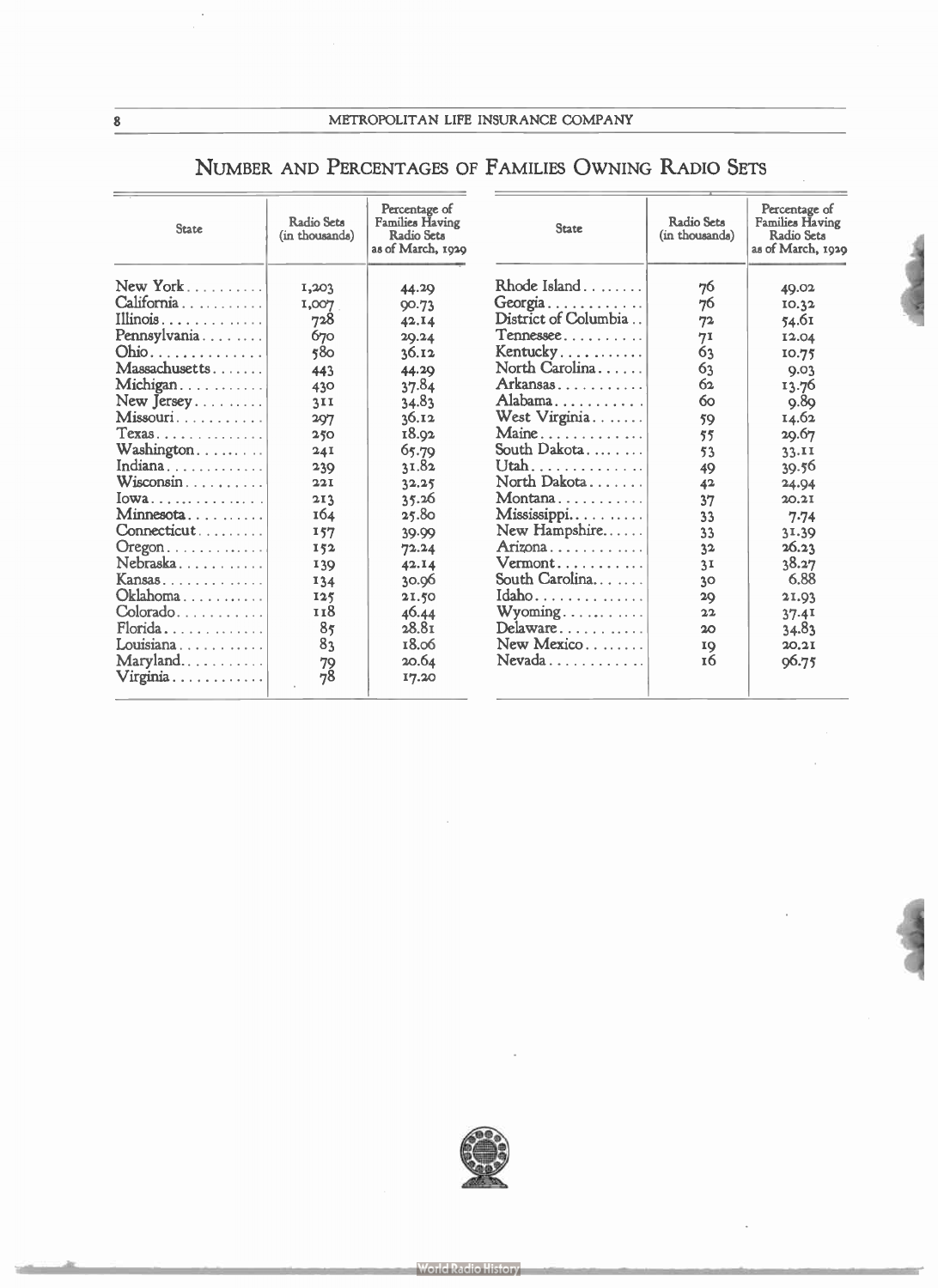## II. OBJECTIVES AND RESULTS OF RADIO ADVERTISING

RADIO BROADCASTING has made it pos-<br>sible for an advertiser to appeal di-<br>rectly to people in the privacy of their sible for an advertiser to appeal directly to people in the privacy of their homes. At the same time it has presented a problem: that of utilizing the unmistakable advantages of direct appeal in such a way that they can be capitalized in terms of sales and merchandising accomplishment. Radio, in other words, is still new as an advertising medium, and to quote a recognized authority on the subject:

> Here is an art, new in details, but old in principle, which is little more than a reversion to the spoken word and the direct appeal of the pre-historic days of the tribal camp fires. Once more we have the forum of the people, gathered to hear their speakers. Again we have the spokesman, delivering his own words by means of his own voice. We are back to the direct word-of-mouth contact between leader and followers, which civilization lost during a period of thousands of years while substituting more elaborate means.

The use of radio for advertising purposes, therefore, involves the question of the de, sired objective. Should this advertising be employed only for purposes of gaining tradename or slogan publicity and good will? Or may it be used effectively to stimulate dealer cooperation and as an adjunct to direct selling effort?

There is the problem, too, of coordinating radio advertising with other forms of advertising and selling effort; and finally there are the results of radio advertising to be considered. Not only the ease of attainment of whatever objective may be set up for it, but also its relative cost—in so far as it is possible to determine it—are to be considered and, on that score, the experiences of prominent radio advertisers afford the best available testimony. The section that follows presents the results of a survey made with the cooperation of business concerns that have made use of radio broadcasting to an extent which equips them to furnish dependable data.

#### RADIO ADVERTISING AS A BUILDER OF GOOD WILL.

IT WAS CONCEDED by practically all companies which have used radio for advertising purposes that the outstanding value of the medium lies in building good will. Most of the advertisers contacted in the course of this survey were using radio primarily for this purpose. Practically none of them was using radio for direct selling; they regarded their efforts as comparable to what is variously termed " reminder," " institutional," or " good will" advertising. The experiences of nearly all of these companies seemed to indicate that radio is effective for indirect selling.

With reference to radio advertising, one advertising executive declared that " good will is nothing more than the expression of



**World Radio History**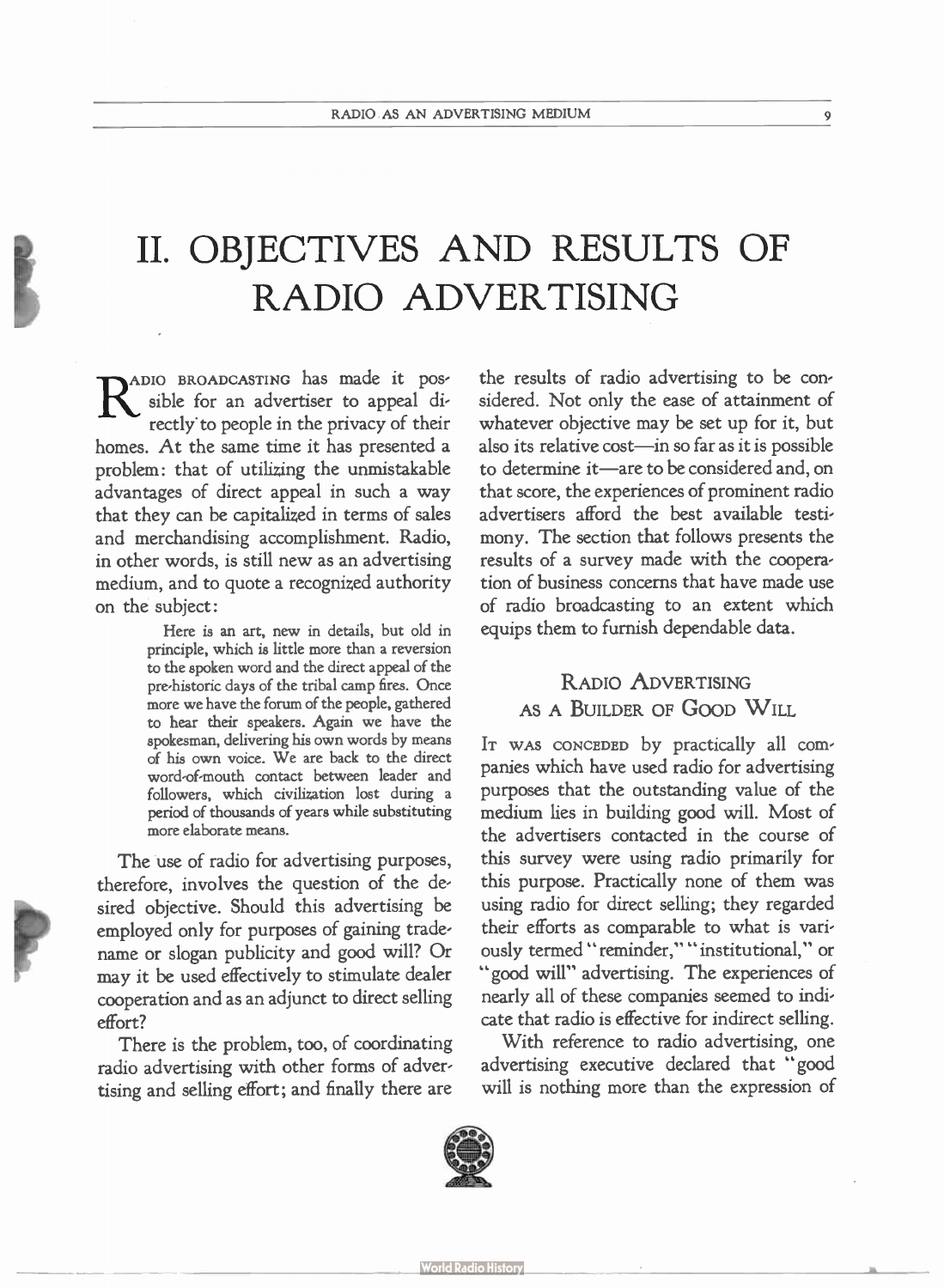approval for a product which comes in the form of sales sooner or later." Another stated that radio was extremely useful in educational effort and, " since all selling is essentially educational, we think that radio may properly be considered as a selling medium even though no direct sales solicitation may be used on it."

The readiness of listeners to commend radio programs by letter or telegram seems to be generally accepted as evidence of the power of radio in building good will. Although it is no longer so customary as formerly for radio advertisers to attempt to stimulate such acknowledgments, appreciations of the unsolicited variety are received in impressive numbers by firms sponsoring radio programs.

Attempts to check the popularity of programs in this way have often led to remarkable results. As an example, a program consisting chiefly of dialogue that had been broadcast for a few months only on a small network of eastern stations is cited. One evening, an entertainer stepped out of his character and said frankly: " We have been doing these programs for several months. The sponsor can do any kind of program that you like best. Do you want us to continue these programs or would you want a change of some kind? Please tell us what you want."

Within a week more than 10,000 letters of commendation had been received. A number of them were signed by groups of ten or more people, who gathered together once a week regularly to hear the program. All through this correspondence ran reference to the fact that the writers of the letters had come to feel so cordially toward the company that they were now using its product.

In an effort to determine whether radio advertising does more than build good will, a number of leading radio advertisers were questioned. The following comments are representative of this phase of the survey.

One response, which seems to express the general attitude of advertising executives on this point, was from the manager of the advertising division of an internationally prominent institution, who said:

> Radio advertising does more than build good will. However, the other advantages . . . which it obtains for its sponsors are not anywhere near sufficient to justify the expenditure on any other basis than that of the good will which is obtained.

The comment of the advertising manager of a large shoe manufacturing company is particularly interesting because fifty per cent. of his company's advertising appropriation is devoted to radio broadcasting. Radio is the principal national advertising medium of the company, while the rest of the appropriation is devoted to dealer tie-ups, window displays, booklets, etc. In speaking of the company's experience, this executive said:

> We believe that radio advertising is mighty valuable in building good will, but we do not think that this is its only power. In addition to making the audience feel more kindly toward our shoes, there is no doubt in our minds but that radio advertising does more to make them better known than any other publicity method. We certainly believe that radio is a very powerful factor and, while it probably never will make the direct closing sale, it is bound to be of considerable assistance in making that sale if the proper dealer identification can be put over.

#### RADIO PUBLICITY

#### FOR TRADE NAMES AND SLOGANS

ONE OF THE principal accomplishments of radio advertising is that of trade name publicity. It is easy to understand how anyone listening to any of the regular weekly programs sponsored by well known firms unconsciously develops a very friendly feeling

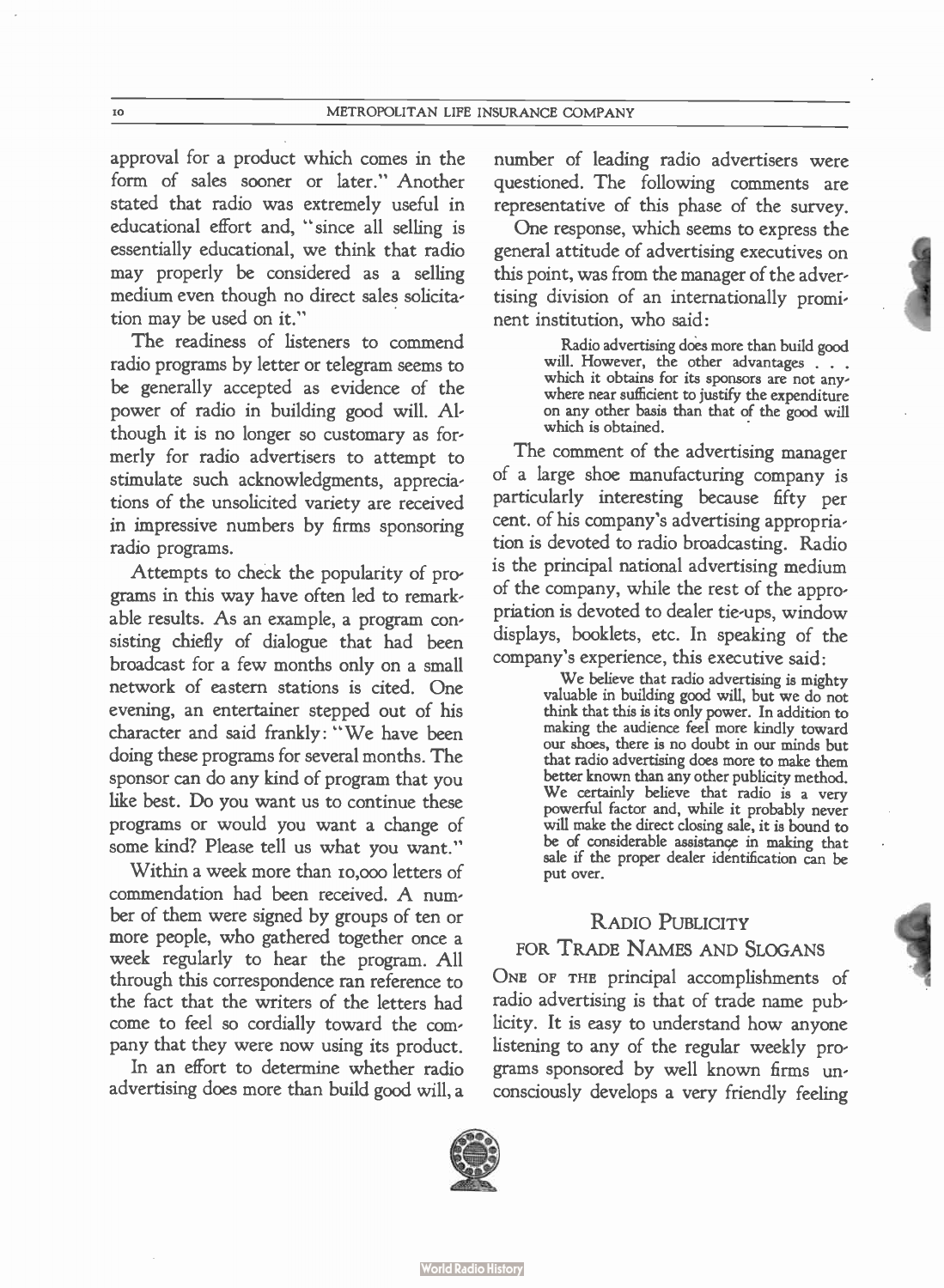toward those firms and how easy it is for those listeners to remember the trade names of the sponsoring firms. Experience of leading radio advertisers indicates that through this medium a friendly interest is developed for trade names which otherwise might be only meaningless words to thousands of people. In this connection the comment of one of the chief executives of a well known firm of manufacturing chemists is pertinent. He states:

> As a good will builder and auditory billboard the radio has served a very unique purpose in our advertising scheme. It might be dangerous to generalize too much on the subject of radio broadcasting, but our own experience leads me to believe that it is a very effective and essential collateral medium to use along with any other advertising of the salesbuilding type. It has given us a form of publicity that it might otherwise have taken us a far greater length of time to secure, and it has been a splendid means of securing proper name pronunciation when the spelling left such pronunciation in doubt.

An advertising executive of a prominent rubber tire company pointed out that their use of radio served to build a "name consciousness" and that it had been found possible to mention the name of the firm in the continuity of their program as often as twenty-four times in one-half hour in so unobtrusive a manner that the audience is scarcely conscious of the repetition.

The radio likewise serves to publicize slogans as effectively as trade names. This is illustrated by the response of a company which declared:

In our case we believe that we have got to the point where the . . . trademark, which identified every retailer's store that carries (this product) is being recognized by the radio audience, as is also our slogan which we have put in to identify the quality of our product. . . . For getting over statements such as these the radio is unequalled.

RELATION OF RADIO ADVERTISING TO OTHER FORMS OF ADVERTISING

RADIO ADVERTISING iS commonly regarded by advertising executives as supplementary to other forms of advertising. The experience of most companies sponsoring programs over the air has been that radio advertising ordinarily does not function well by itself. It has just as sharp limitations as other forms of advertising. Most firms sponsoring national radio programs use practically all other forms of advertising, including newspaper, magazine, billboard, direct mail, and dealer helps. It is apparent that each medium plays its own part in a well-rounded advertising campaign. There is a prevailing opinion that newspaper and magazine advertising should serve as a foundation for any successful radio advertising campaign.

In the course of this survey a number of leading radio advertisers were questioned regarding the effect of radio advertising upon publication advertising and the relationship between the two. The consensus of opinion thus obtained warrants the following summary of the most commonly expressed opinions:

- 1. Radio advertising makes publication advertising more effective through attracting a greater amount of reader attention.
- 2. Radio advertising serves to "personalize" publication advertising.
- 3. The two forms of advertising may be tied together by cross-reference with good results. A number of companies, however, make no attempt thus to coordinate their radio and publication advertising.

The vice-president of one of the largest investment houses in the country, a firm

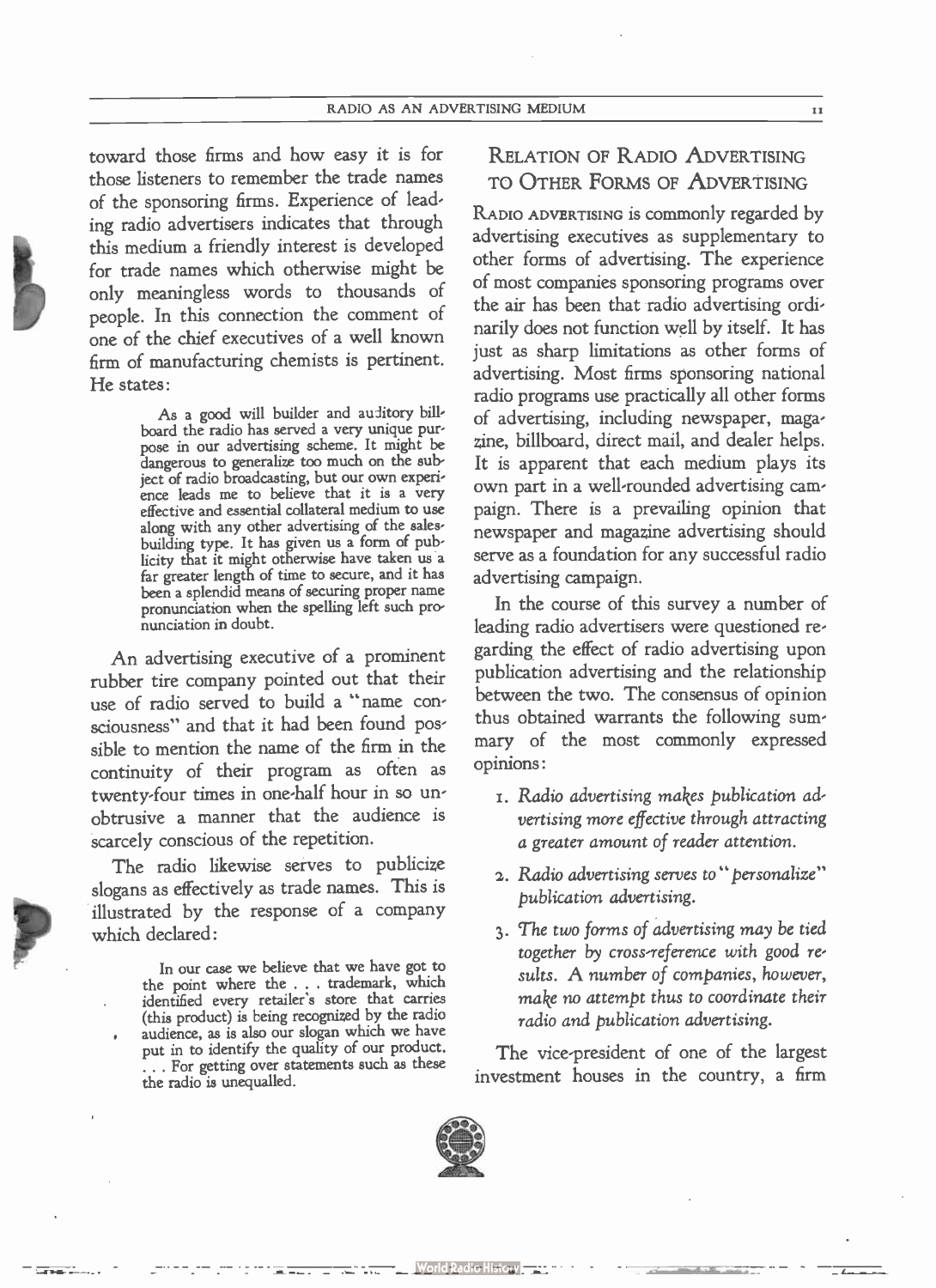which advertises extensively in magazines and newspapers, as well as by radio, commented as follows upon the relationship of radio to publication advertising:

> We think there can be little doubt but that radio advertising does make publication advertising more effective. In fact, we have recently compiled some statistics comparing the results of our publication advertising since we began the use of radio and in the corresponding period of the preceding year. The results show some increase which, considering the fact that last year was a poor bond year, we think justifies our feeling that the increase was, in part at least, attributable to the use of radio. We refer in all of our publication advertising to our radio activities and vice versa in the radio advertising, we refer to our publication advertising.

The advertising manager of a well known manufacturer says:

> We feel that the accumulative feature is greater in broadcasting than in magazine or newspaper advertising. The radio program becomes a part of the family thinking habit. I have not seen any magazine campaign which was comparable in this respect. [He also states, however, that, without question, the benefits of radio advertising and magazine advertising are reciprocal.]

The executive of another company which is well satisfied with the results of its radio advertising gives the following reasons for believing that radio should be supplementary to publication advertising:

> When considering a purchase we like to sit down quietly with all the facts before us, and study over all the various features which recommend the prospective purchase before we actually buy.

> This, of course, cannot be done when the story comes over the radio and in this respect the radio will, to our mind, be always more or less lacking.

> We believe, however, that radio and publication advertising are going to work out very well together, radio being generally supplementary to publication advertising.

#### COORDINATING THE USE OF RADIO WITH OTHER ADVERTISING

AN EXAMPLE of the successful coordination of radio publicity with other forms of advertising is presented by the manufacturer of a popular food product distributed by grocery stores throughout the country. In a certain town during the same week the company:

- 1. Conducted a local newspaper campaign featuring pumpkin pie.
- 2. Broadcast from the local radio station an instructive talk on how to make good pumpkin pie. An announcement of this radio program appeared in local newspapers and on the posters.
- 3. Had a full color magazine advertisement, which had previously appeared, reproduced in the form of window posters and displayed in dealers' stores and windows.

An executive of the company stated that the results obtained by following this procedure were ample testimony to the practicability of " tieing-in" the radio with the general campaign.

Another interesting example of coordination is furnished by an oil company which follows the plan of carrying the same theme through both their radio and publication advertising:

> Our radio advertising makes our publication advertising more effective, because we carry through all of our advertising a definite theme. In our newspaper advertising, we carry through, in picture and word, the incidents brought out in our radio program, following up with a product story. The same holds true for our magazine advertising. Radio, by laying the groundwork for the rest of our media, is a very integral part of our advertising program and makes our magazine, newspaper and poster advertising more productive. Further than this, it personalizes our advertising and builds up for us an audience of very faithful listeners-in to our program. Therefore, they

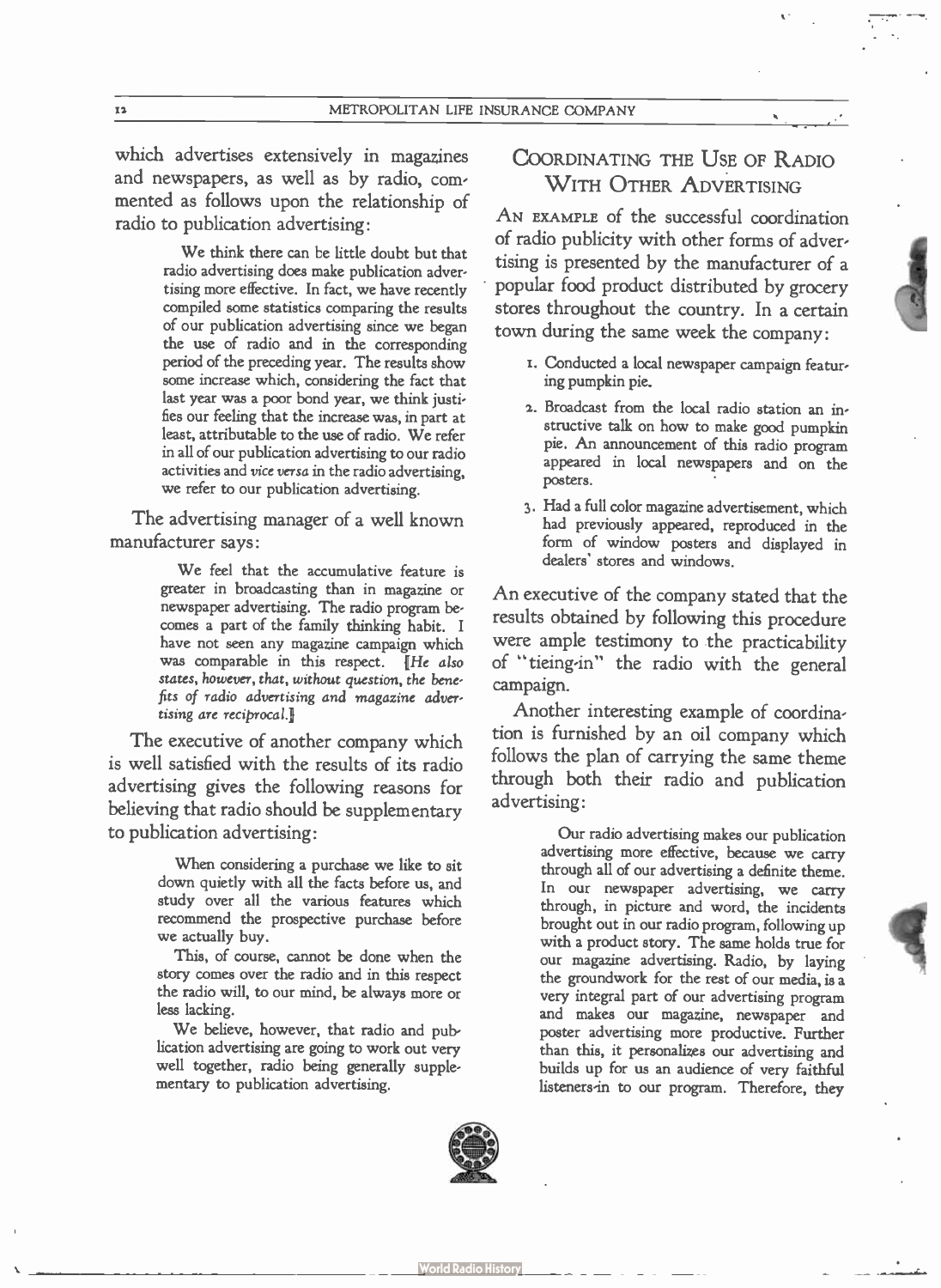pay particular attention to our advertising and as a result we feel that we are getting more than the average reader interest.

The most common method of "tieing" radio to publication advertising is by simple cross-reference of one to the other. As an illustration, the following testimony:

 $\mathcal{G}_1$  ,  $\mathcal{G}_2$  ,  $\mathcal{G}_3$  ,  $\mathcal{G}_4$ 

Our advertising carries announcements as to the character of our programs and the stations through which the hour can be heard. On the other hand, in the necessarily brief announcement and enumeration of products, the listener can be referred to current advertising for further details.

#### EFFECT OF RADIO ADVERTISING UPON THE DEALER ORGANIZATION

ADMITTEDLY, one of the most important factors to be considered in any advertising plan which involves merchandising is the dealer. Since cooperation and the good will of the retail dealer are of vital importance to any company which distributes its product through the customary trade channels, the reaction of the dealer to radio advertising is of prime importance. Nearly all the radio advertisers contacted in this survey were favorably impressed by the power of radio advertising to build dealer good will and cooperation. A large merchandising organization with a chain of stores distributed throughout the country reported that the units of the chain were thoroughly satisfied with their broadcasting activities. A typical expression of the attitude of radio advertisers upon this point was furnished by the vice-president of a company manufacturing toothpaste:

> In our particular case radio advertising has materially assisted us in gaining dealer good will. Either the dealers became enthusiastic personally about our broadcasting because they enjoyed our entertainment or they became

conscious of this advertising in their behalf. In both cases the good will objective was maintained.

In this connection a comment of an official of a prominent oil company is interesting:

> A good indication of the dealer good will that has been built through our radio broadcasting activities is the amount of mail that has been directed to the radio stations by the resellers of our products favorably commenting on the programs. Personal contact with our resellers has also given us an opportunity to learn of their enthusiasm and support to our programs.

Some radio advertisers have merchandised their programs aggressively to the trade with noteworthy success in building and stimulating their dealer organization. An outstanding illustration of this is furnished by a company which exploited its singers' broadcast for sixty days before the feature actually went on the air. Within four months from the first announcements the company added 2,000 dealers to its existing dealer organization. In addition, the radio campaign aroused remarkable dealer enthusiasm.

For five years this company had offered dealers with which it affiliated a " $50-50$ " cooperative advertising plan. Its local dealer "tie-up" showed an increase of approximately 40 per cent. in I928—an increase which was regarded by executives of the company as "a good index of dealer belief in the power of radio advertising."

A number of companies follow the plan of furnishing their dealers with radio tie-ups, usually in the form of posters, program announcements, or window cards. Thus, the manufacturer of toothpaste quoted above, supplies drug stores a poster illustrating the feature of their program along with the name and illustration of their toothpaste.



13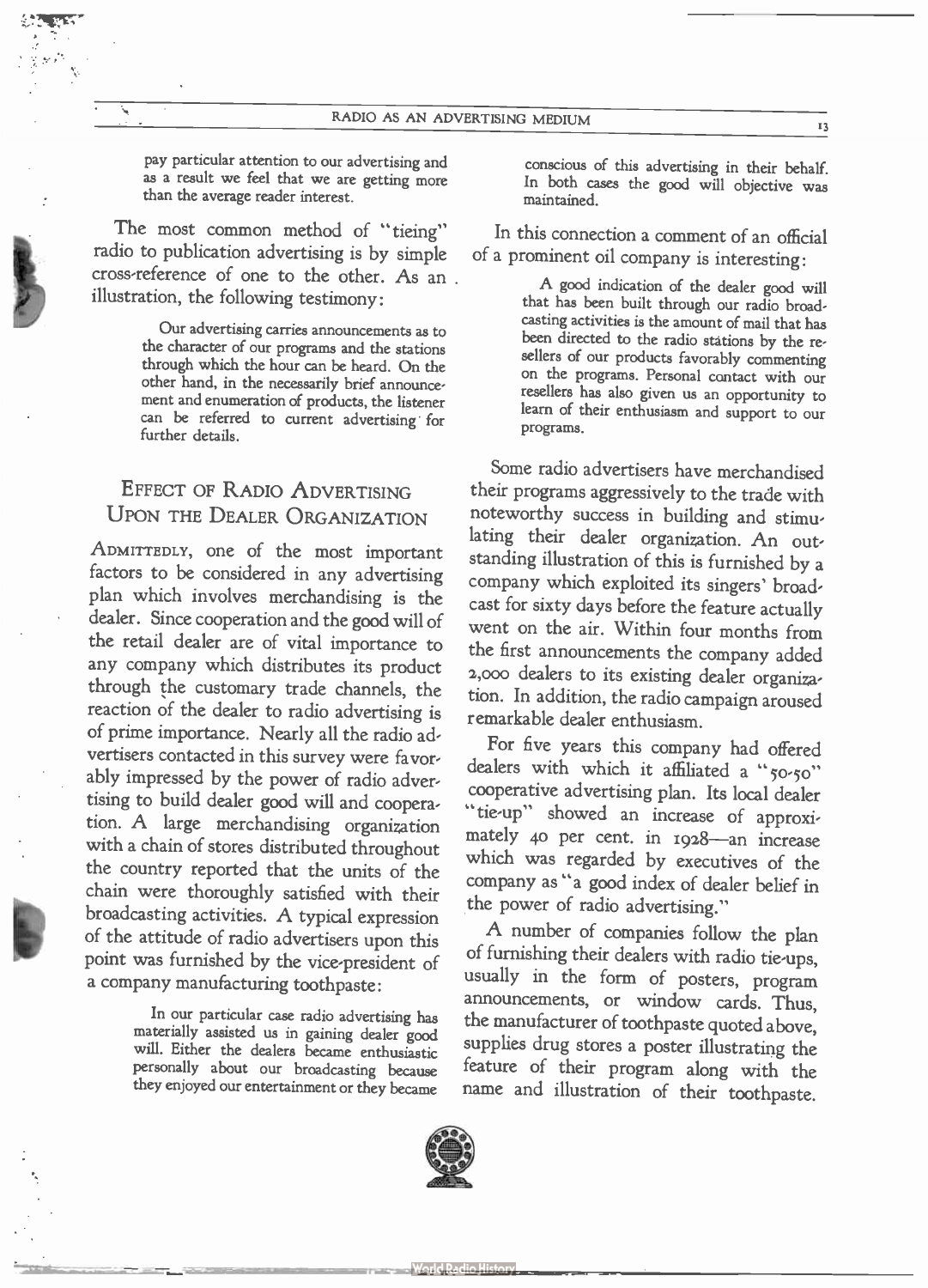The company attribute much of their success in gaining dealer good will to the policy of using point-of-sale tie-ups with their radio publicity. With somewhat the same object an investment house which broadcasts an educational program places reprints of their programs at the dealers' disposal for distribution.

#### EFFECT OF RADIO ADVERTISING UPON THE SALES ORGANIZATION

IN ADDITION to stimulating the cooperation of dealers, radio advertising apparently produces a decidedly favorable effect upon the sales organization. According to the experience of many companies reported in this survey, salesmen manifest decided enthusiasm for radio programs.

Some advertising executives were inclined to discount the showing of radio upon this point on the grounds that it was the novelty of the medium which impressed the salesmen. The greater number thought that the attitude had been generated by the favorable reactions which the salesmen had encountered in contacting their customers.

That radio appeared to be giving a personality to any company which sponsored a popular program impressed many executives as of definite advantage to salesmen. Illustrative of this point is the statement of a company which manufactures laundry products:

> Our sales force was more enthusiastic and has reacted more favorably to this medium as an advertising tool than anything we had ever used. It gave them a tangible and understandable ground on which to talk to the grocer, who had personally listened to our program and talked it over with our men throughout the country—on a personalized basis.

An oil producing and refining company, whose sales organization has given radio advertising hearty support, reported that the salesmen "have been a factor in supplying material upon which these programs are built." In another case the salesmen of a chemical firm were said to have appreciated the news value of the radio programs sponsored by their firm which they could discuss with their trade.

A company sponsoring a very well known program wrote:

> We have had evidence that our salesmen have been received perhaps more readily by the dealer when he is aware that a representative of the (name of the radio program) was in the store.

#### RESULTS ACHIEVED BY RADIO ADVERTISING

GENERALLY FAVORABLE experiences of radio advertisers contacted in this survey, in so far as the use of radio in building good will and stimulating dealers and salesmen is concerned, coincides with the contention that radio advertising is profitable. Against the contention that the value of sponsored radio programs would diminish as the novelty of radio wore off and competition in radio advertising increased, there appears to be much evidence. For example, the action of one company, which after being on the air for several years thought their radio adververtising program had been successful and discontinued it on the ground that competition on the air had become too keen to justify their continuance, is believed to be offset by the experience of many prominent radio advertisers who asserted that their use of radio had been of material assistance to their progress and that its influence in increasing sales of their products had been profitable.

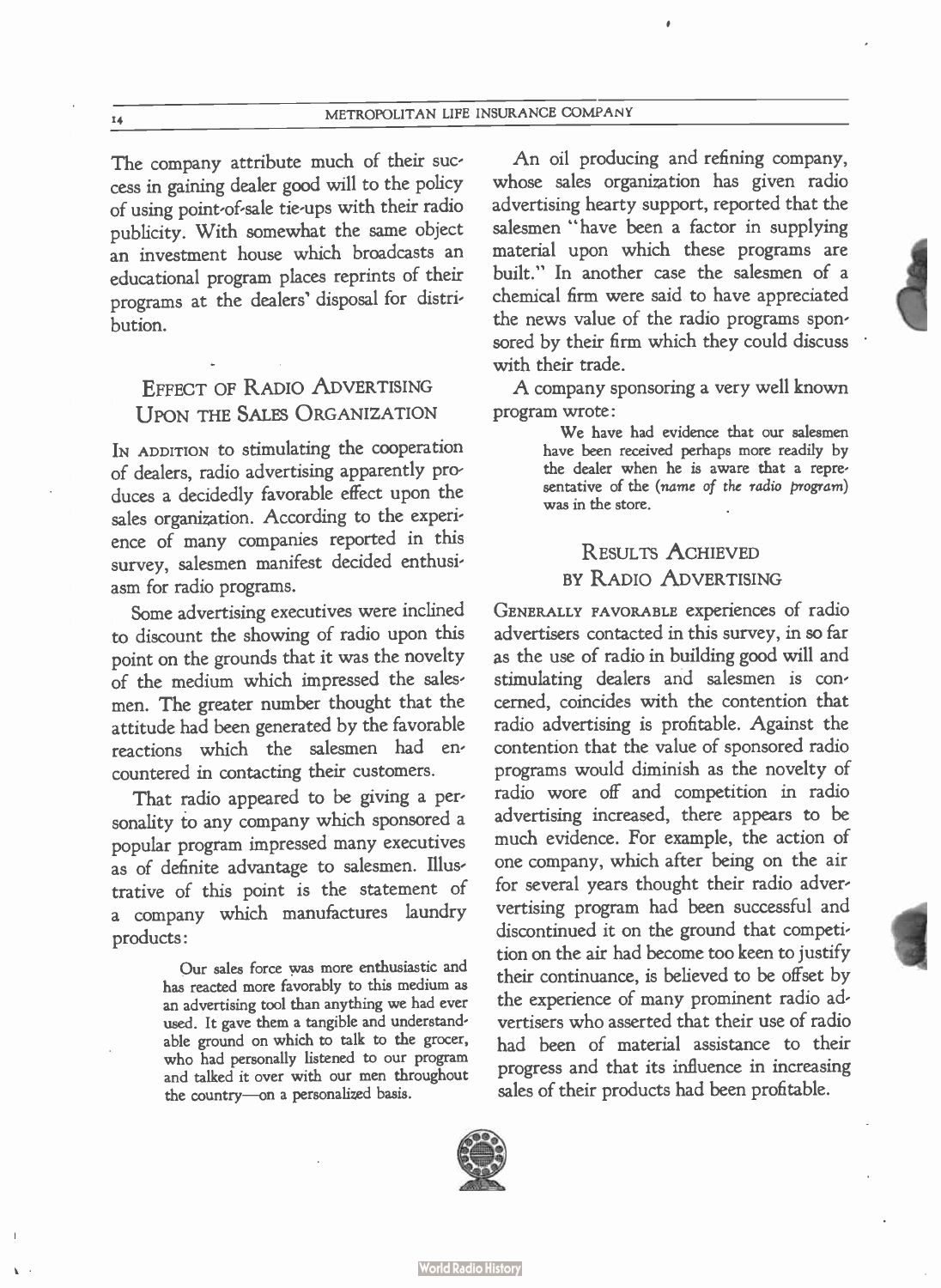Since it is difficult to determine accurately the influence of any single factor upon sales, comparatively few firms had available figures which they believed were dependable in measuring the results of their radio activities. A firm manufacturing a popular food product wrote:

> We have definite evidence as to its influence in increasing sales, but this is not revealed in comparative sales figures over areas, since we use the large network, covering sixteen stations, and therefore have no concentrated areas upon which to base our calculations. We base our belief on the questionnaire which we sent out to i,000 women who replied to our talks throughout the year, in which we found that some 30 per cent, had begun using our product for the new use advertised and were continuing as satisfied users.

A widely known manufacturer and national advertiser, when asked if his firm had any definite evidence of the influence of radio advertising in increasing sales, replied:

> Yes. For the past year the ratio of sales credit to radio advertising expenditure has varied from  $2$  to  $1$  to  $3$  to  $1$ . In other words our return in sales creditable to radio has been in proportion of from 2 to 3 dollars return in sales for each dollar spent in radio broadcasting. The sales quoted are manufacturers' selling prices.

A number of firms, which were unable to supply generalized data, related specific instances in which radio advertising was credited in making sales. Thus a company manufacturing automobile tires wrote:

> In many of our programs we have told listeners about our new tire, in giving them a few facts as to why we believe it represents a step forward in tire construction and in tire service. Hardly a program is given but that some dealer or dealers write to us telling us about the number of people who have been in to inquire about the . . . tire, stating that they had heard about it over the air.

Likewise an advertising executive of a well-known oil company, after relating a case in which their radio advertising had impressed a customer and he had begun using their product, made the following comment about the response of their listeners.

> I will also say that in about 25 per cent, of the fan mail we receive, which incidentally is quite a healthy volume, the writer comments on our products by name and states that they are now being used as a result of good will created by our interesting program.

Perhaps the most conclusive evidence discovered in the investigation, of the general satisfaction of advertisers with the medium, is found in the data developed by one of the foremost broadcasting systems showing the length of time that radio advertisers stay on the air. The data in the table and in the bar chart on pages 16 and 17, represent the quarterly appropriations of broadcast advertisers which have continuously used one or the other of the two major networks of the country. These appropriations are classified according to the time when the companies began sponsoring a program and include only the companies which have been on the air each month since beginning their radio advertising. Thus the solid black portion of the bars represents fluctuations in the money invested in radio advertising during the last twenty-seven months by the group of companies which began using the principal radio broadcasting networks during the first quarter of 1927 and have broadcast each month since then. The analysis embraces the broadcasting of 214 accounts which spent  $$17,357,166$ during this period. It excludes political advertising and special one-time announcements.

A study of these data indicates that companies sponsoring radio programs are generally satisfied with the results achieved.

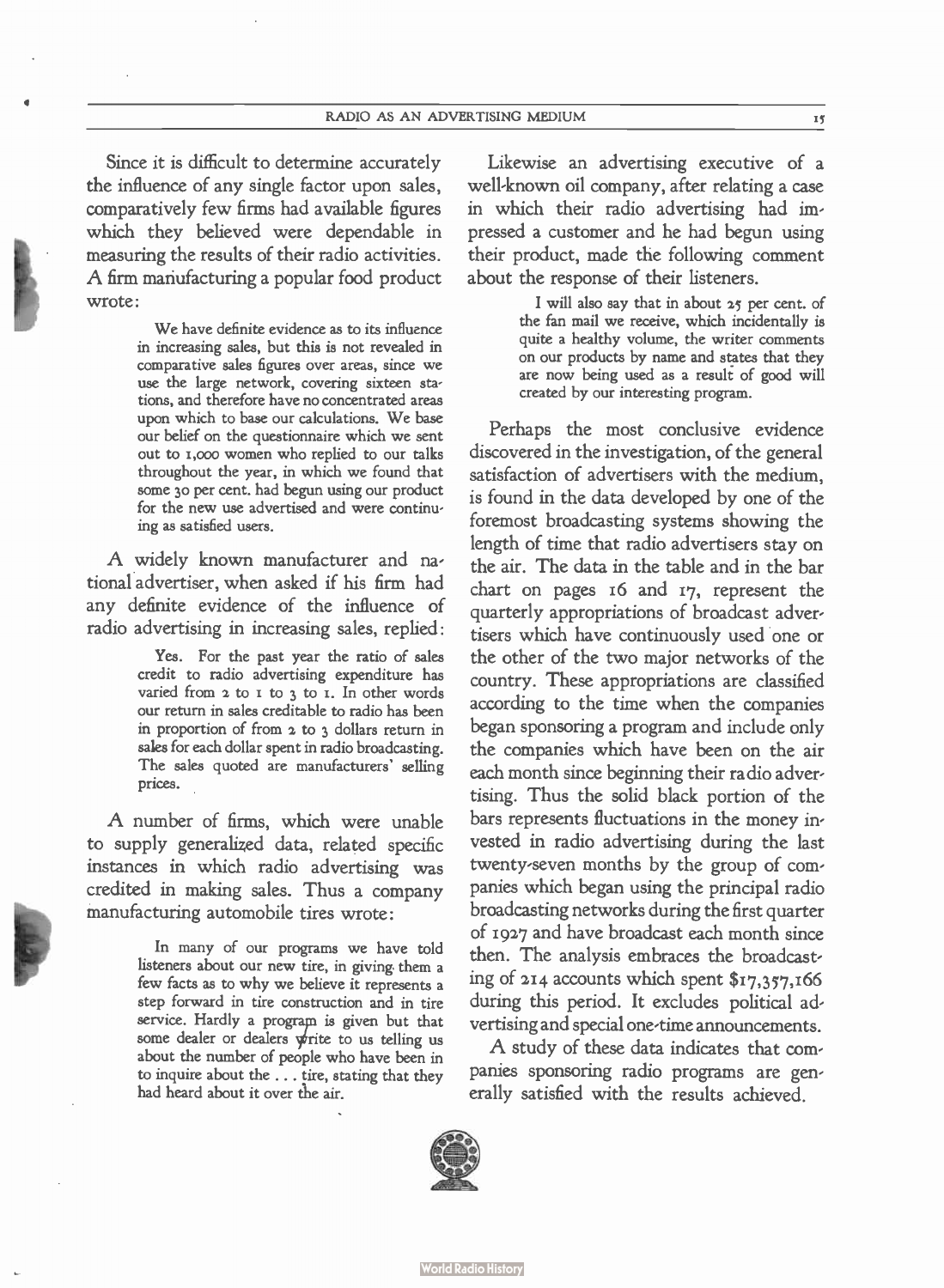



**World Radio History**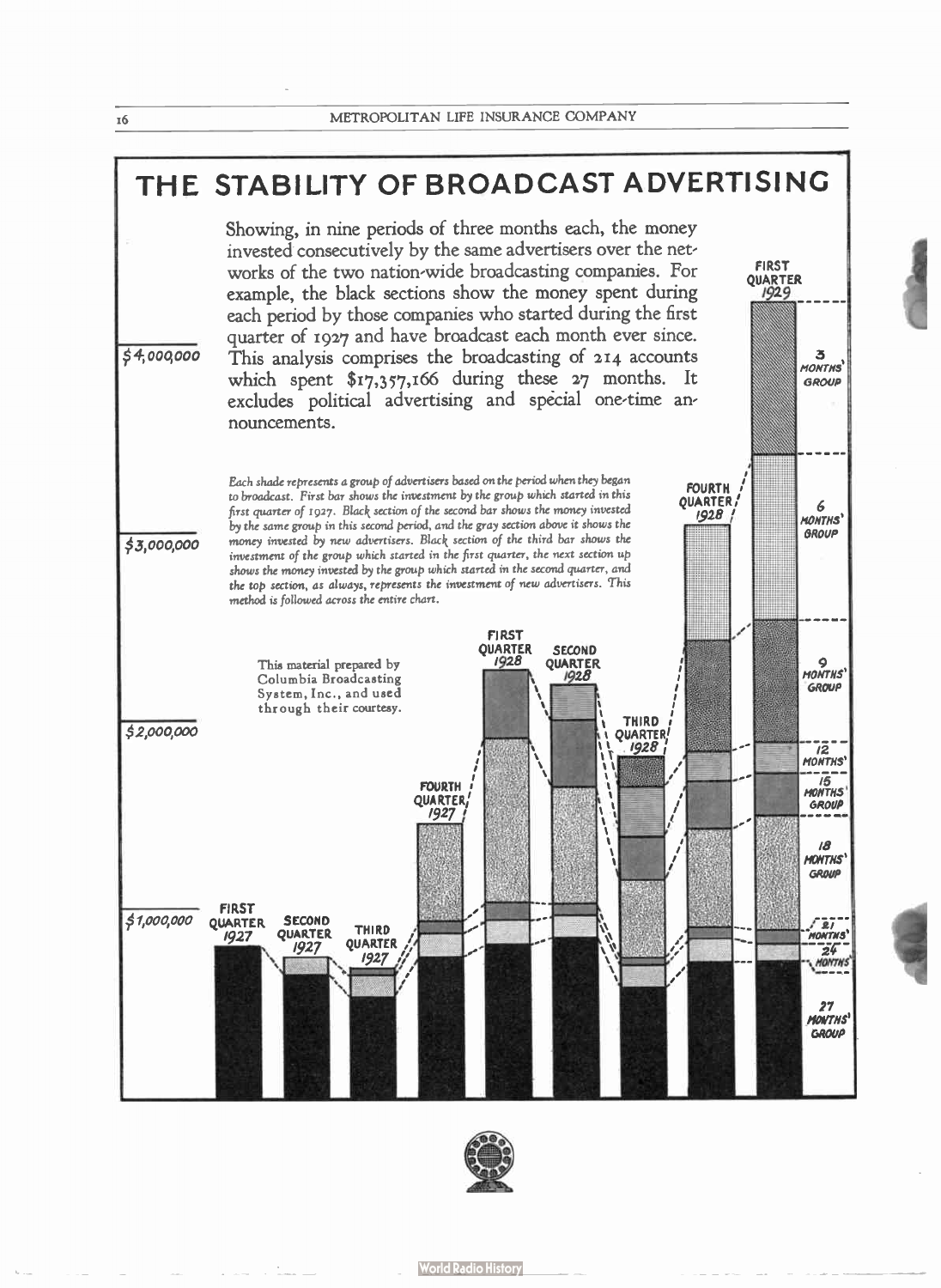#### RADIO AS AN ADVERTISING MEDIUM 17

 $\overline{\phantom{a}}$ 

| Length of Time<br>on the Air | First<br>Quarter<br>1027 | Second<br>Quarter<br>1927 | Third<br>Quarter<br><b>IQ27</b>                             | Fourth<br>Quarter<br><b>IQ27</b> | First<br>Quarter<br>1028 | Second<br>Quarter<br>1928 | Third<br>Quarter<br>1028                                                                     | Fourth<br>Quarter<br>1928 | <b>First</b><br>Quarter<br>I <sub>029</sub> |
|------------------------------|--------------------------|---------------------------|-------------------------------------------------------------|----------------------------------|--------------------------|---------------------------|----------------------------------------------------------------------------------------------|---------------------------|---------------------------------------------|
| $27$ Months                  | \$823,202                | \$645,587                 | \$537,580                                                   | \$749,691                        | \$821,397                | \$854,080                 | \$591,681                                                                                    | \$705,399                 | \$713,566                                   |
| 24 Months.                   | . 1                      | <b>III,270</b>            | 115,784                                                     | 141,433                          | 142,775                  | 136,139                   | 141,539                                                                                      | 139,465                   | II3,443                                     |
| 21 Months.                   |                          | .                         | 16,212                                                      | 72,733                           | 84,203                   | 46,196                    | 41,726                                                                                       | 54,843                    | 52,561                                      |
| 18 Months.                   |                          |                           |                                                             | 504,352                          | 888,693                  | 609,132                   | 429,444                                                                                      | 524,707                   | 618,702                                     |
| 15 Months.                   |                          |                           |                                                             |                                  | 347,165                  | 373,338                   | 215,333                                                                                      | 254,494                   | 229,099                                     |
| 12 Months.                   |                          |                           | والمستحدث والمستنقص والمتعارف والمستحدث والمستحدث والمنادرة |                                  |                          | 198,072                   | 262,780                                                                                      | 147,789                   | 168,634                                     |
| <b>9</b> Months.             |                          |                           |                                                             |                                  |                          |                           | 169,055                                                                                      | 601,635                   | 642,254                                     |
| 6 Months.                    |                          |                           |                                                             |                                  |                          |                           |                                                                                              | 617,530                   | 885,499                                     |
| 3 Months.                    |                          |                           |                                                             |                                  | .                        |                           |                                                                                              |                           | 816,945                                     |
|                              | \$823,202]               |                           |                                                             |                                  |                          |                           | $$756,866$ \$669,576 \$1,468,209 \$2,284,233 \$2,216,957 \$1,851,558 \$3,045,862 \$4,240,703 |                           |                                             |

#### INVESTMENT BY PERIODS



**World Radio History** 

and the control of the property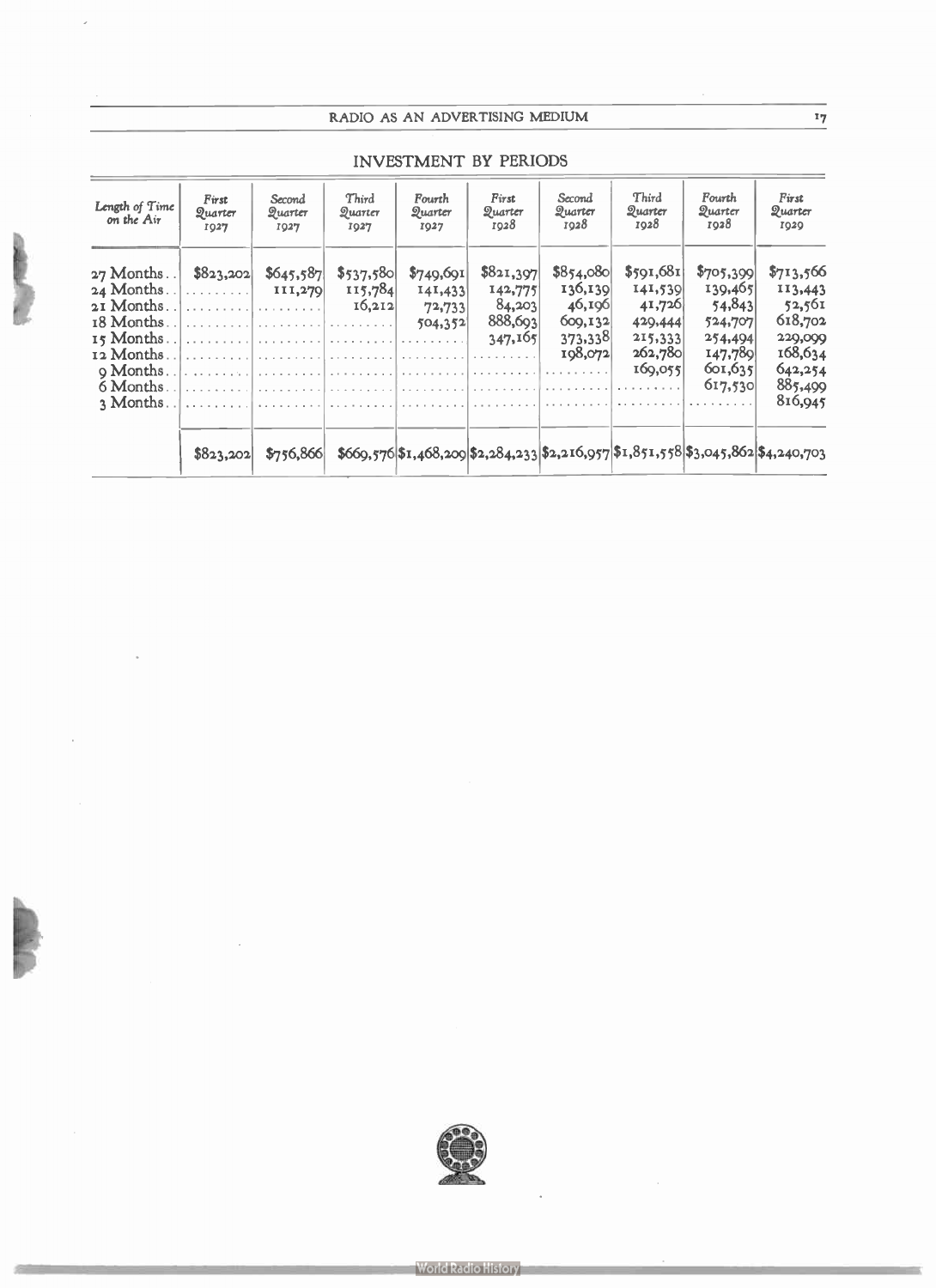## III. THE RADIO PROGRAM AND ITS ADVERTISING MESSAGE

 $\mathbf{C}^2$ ONSIDERABLE effort has been devoted to investigations of what kind or kinds of programs the radio audience prefers. The best evidence obtainable to date indicates that orchestra music is the most popular kind of entertainment, with popular entertainers ranking second and dance music third.

The figures below, based upon the survey made by Dr. STARCH,\* show the percentage of families in each group mentioning each type of program among their first five preferences:

| <b>TYPES OF PROGRAM</b>             | Farm<br><b>Families</b><br>PER CENT. | Town<br>Families<br>PER CENT. | Small<br>$C$ ity<br><b>Families</b><br>PER CENT. | Large<br>Citv<br>Families<br>PER CENT. | Total<br>Families-<br>All Groups<br>PER CENT. | Total Number<br>of Families<br><b>East of Rockies</b> |
|-------------------------------------|--------------------------------------|-------------------------------|--------------------------------------------------|----------------------------------------|-----------------------------------------------|-------------------------------------------------------|
| Orchestra                           | 56.99                                | 64.53                         | 62.40                                            | 64.IQ                                  | 62.05                                         | 5,598,999                                             |
| Popular Entertainers                | 53.32                                | 55.36                         | 49.06                                            | 55.19                                  | 52.23                                         | 4,803,138                                             |
| Dance                               | 38.17                                | 47.48                         | 42.92                                            | 54.32                                  | 45.72                                         | 4,125,483                                             |
| Musical                             | 46.68                                | 54.39                         | 34.07                                            | 36.16                                  | 42.82                                         | 3,863,805                                             |
| Semi-Classical Music                | 24.10                                | 41.02                         | 48.89                                            | 44.52                                  | 39.63                                         | 3,575,960                                             |
| Short Talks on Interesting Subjects | 46.51                                | 42.57                         | 34.15                                            | 36.22                                  | 39.86                                         | 3,596,714                                             |
| Religious Service                   | 47.85                                | 35.66                         | 35.22                                            | 27.16                                  | 36.47                                         | 3,290,822                                             |
| Classical Music                     | 17.29                                | 27.58                         | 41.03                                            | 43.20                                  | 32.30                                         | 2,914,547                                             |
| Athletic Reports                    | 21.06                                | 26.6 <sub>I</sub>             | 28.26                                            | 22.93                                  | 24.72                                         | 2,230,576                                             |
| Grand Opera                         | 10.03                                | 16.60                         | 27.85                                            | 31.75                                  | 21.78                                         | 1,963,289                                             |
| Comedy                              | 10.00                                | 15.18                         | 16.22                                            | 12.88                                  | 15.82                                         | 1,427,497                                             |
| Crops and Market Reports            | 45.16                                | 11.63                         | 5.65                                             | 4.59                                   | 16.76                                         | 1,512,316                                             |
| $Plays$                             | 14.43                                | 11.18                         | 11.79                                            | 13.81                                  | 12.80                                         | 1,154,001                                             |
| Educational Service                 | 13.98                                | 12.21                         | 13.10                                            | 7.66                                   | 11.74                                         | 1,059 343                                             |
| Children's Programs                 | 14.25                                | 8.27                          | 8.03                                             | 6.85                                   | 9.35                                          | 843 685                                               |
| Domestic Science Service            | Q.14                                 | 9.43                          | 9.75                                             | 5.17                                   | 8.37                                          | 755,256                                               |
| Drama                               | 4.57                                 | 5.68                          | 6.55                                             | 6.38                                   | 5.80                                          | 523,355                                               |
| Physical Exercises                  | 3.67                                 | 4.20                          | 3.19                                             | 4.88                                   | 3.99                                          | 360,032                                               |
| Uncertain                           | 3.86                                 | 3.30                          | 2.71                                             | 4.24                                   | 3.53                                          |                                                       |

\*See page 6 for more detailed discussion of this survey.

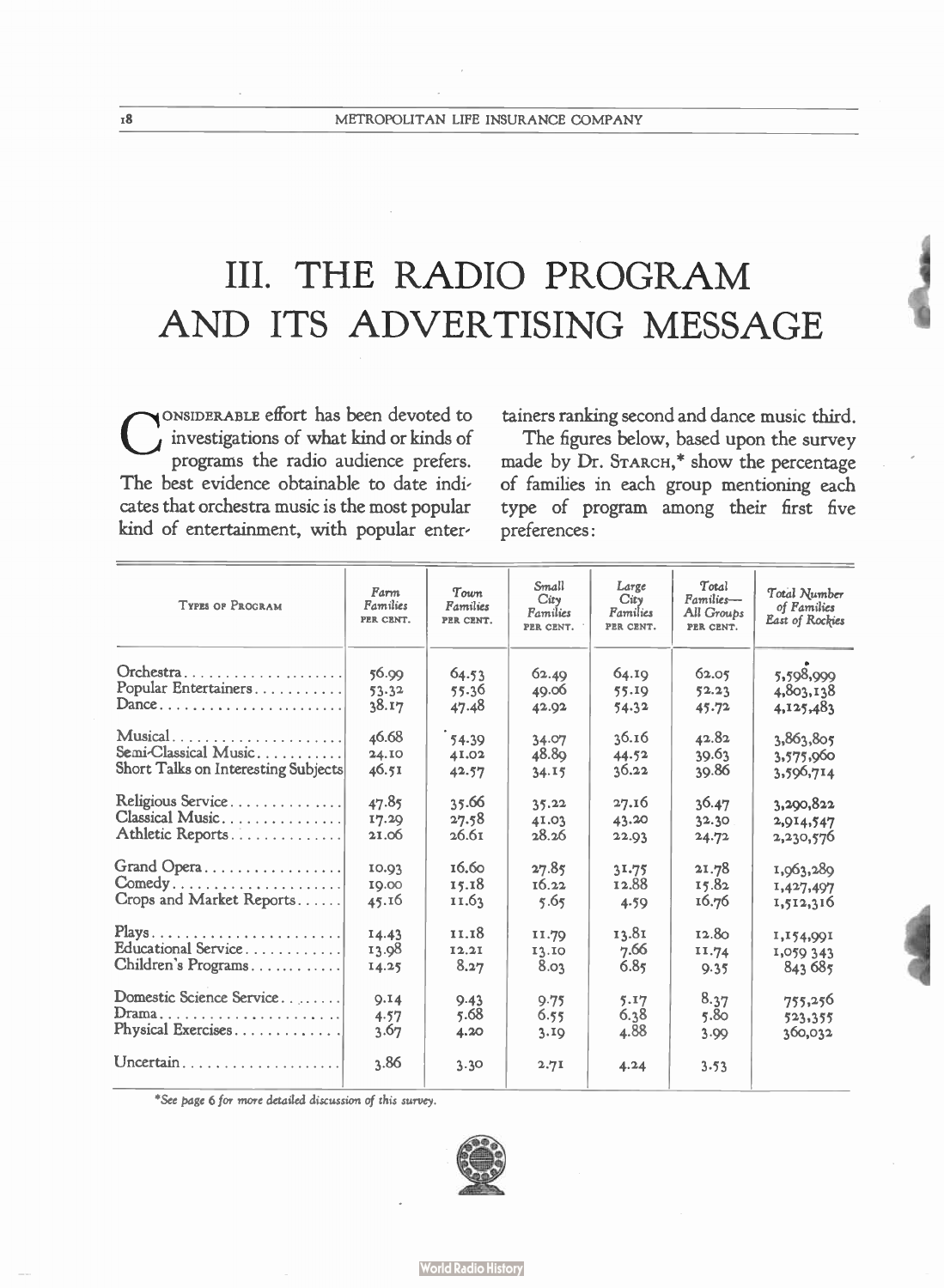The same investigation has shown:

Preferences for most of the different types of program are practically the same on the part of farm and city families. There are significant differences, however, with respect to several types of program—semi-classical and classical music and grand opera are preferred less by farm and small town families than by city families, whereas religious services, crops and market reports and children's programs are preferred more by farm families than by city families.

It has been generally accepted that a large part of the radio audience habitually tunes in upon a few outstanding programs. In the survey just referred to, the people interviewed were asked if they preferred programs like those of a half dozen well-known radio advertisers who were mentioned by name. The response to this question indicated that approximately four-fifths of the families interviewed preferred those or similar programs.

Furthermore, the older programs appear to be the most popular. This may be due in part to the fact that it takes time to gather a radio audience. It has been suggested also that another reason for the apparent relationship between length of time a program has been on the air and its popularity lies in the fact that a successful program is not often changed.

A survey bearing upon these points was recently recounted in an address made by an advertising agency executive of note before the Association of National Advertisers, part of which is quoted below:

> There is significance in the fact that wherever a survey is made, and no matter by whom, the results seem to group just about the same programs among the first ten and almost certainly the same ones among the first twenty.

> Almost a year ago it was decided in one quarter that most radio surveys made a mistake when they interviewed people face to face. People get self-conscious when you ask

them what programs they like. It's only human to want to appear well educated and highbrow. Yet somehow we must pursue this matter of asking people to tell us how they like it while we advertise to them. So a plan was worked out to send out a list of all network programs, asking the recipient to check the three he or she liked best. The list was on a return post card with a blind address.

These cards were mailed to 25,000 persons first; later to a second 25,000. The names were obtained from newspapers which were asked merely to supply a list of people known to have radio sets.

To make it even fairer, the alphabetical list of programs was shifted by placing the top ten at the bottom after each thousand had been run.

Incidentally nearly 20 per cent. returns were obtained. And—the same old favorites bobbed up again pretty much in the order shown on any of the house-to-house surveys. There is undoubtedly a direct relationship between the length of time that a program has been on the air and its popularity. It takes time to gather a radio audience.

#### CHARACTERISTICS OF A GOOD RADIO PROGRAM

ALTHOUGH it is beyond the scope of this report to attempt a discussion of the technique of building a radio program, the following analysis will be valuable in judging the effectiveness of entertainment programs from a sponsor's standpoint. The general qualities of successful radio programs may be described as:

#### 1. Attention-Compelling Power

The attention-compelling power of a broadcasting feature is the degree to which it attracts public attention by reason of its novel or outstanding character.

#### 2. Continuity

Having won attention for a feature, the next thing which must be accomplished is to make all those who hear it regular listeners.

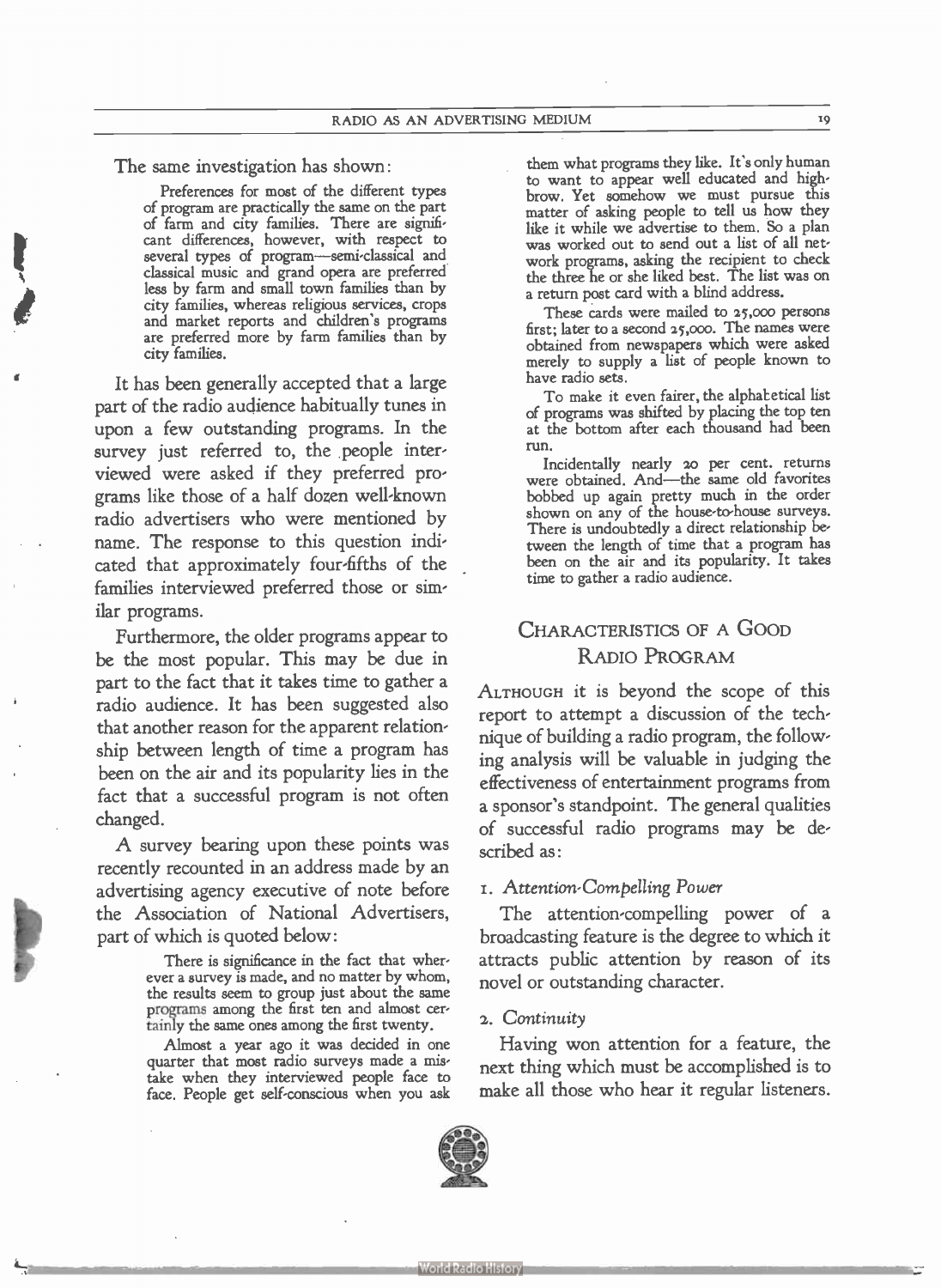This is accomplished by the pursuance of a definite program policy, employing the same sustaining artists.

#### 3. Distinctiveness

Distinctiveness is an obviously necessary quality if the feature is to make headway in constantly increasing its audience. Because of the numerous programs on the air each evening and generally at the same hour, the program which is to obtain the largest audience must be distinctive.

#### 4. Fitness of Program to Sponsor's Character

This is a quality difficult to define. Music picked up from hotels and cabarets is decidedly characteristic of the place which it represents because it is, perhaps, the most important factor in creating an atmosphere. But if you are a manufacturer of tooth paste or collars, for example, it is a little difficult to define a program fitting the concern. In other cases, when the prospective customers of a concern are representative of a definite class of society or when the reputation of the concern represents a definite characteristic, whether it be dignity, frivolity, exclusiveness, prompt service, or what not, there is a basis upon which to establish the fitness of a proposed feature to the nature of the product or the character of its prospects. Conversely, general products, appealing to every class of society and having no outstanding basis of character except general worth, should capitalize their widespread field of prospects by seeking a program of the most general appeal.

#### 5. Adaptability to the Station's General Character

The character of a program should take into account the established reputation of the

station where it is to be presented. A station which has concentrated upon dance music and vaudeville artists for its program features would not be the station through which to broadcast a concert by a symphony orchestra.

#### 6. Directing Attention to the Sponsor

The method used to direct attention to the sponsor, through which the good will gained is capitalized, is the most delicate phase of program preparation. In this respect more than in any other must the attitude of the listener be kept scrupulously in mind. The most successful programs are those in which the name of the feature itself is indelibly tied in with the name of the product.

#### 7. Acceptability to the Radio Audience

The acceptability of a program to the audience is largely a product of the six qualities already described and the skill in showmanship displayed. Certain broadcasting ineptitudes, committed freely and frequently, destroy the acceptability of any feature, no matter what its other merits may be. They irritate and annoy, and are, therefore, effective antidotes to good will. One of them is lack of naturalness in announcing. Any studied effort to make an artist appear bigger than he is, or any reference to the excessive generosity of the sponsor in making a feature possible does not find favor with the radio audience.

#### 8. Necessity of a Radio Personality in Radio Advertising

It is a well known fact that radio has played a vital part in popularizing certain individuals and groups and has made them nationally known figures. It is also well

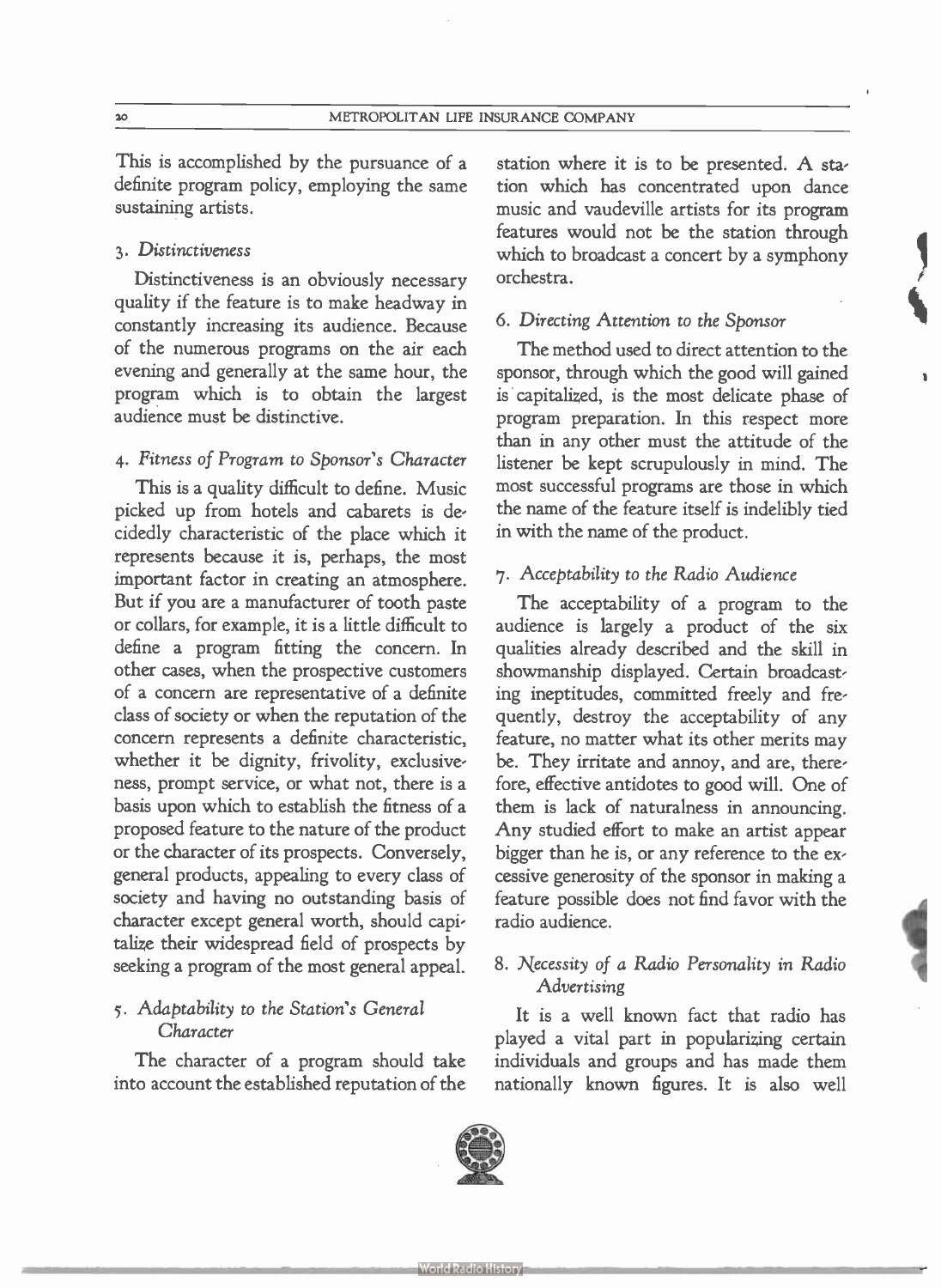broadcasting, a radio personality is essential<br>to the success of any radio advertising cam-<br>naim. Conorally, a radio campaign without known that radio is doing the same thing for the products with which they are identified. In other words, under the present status of to the success of any radio advertising campaign. Generally a radio campaign without the personality factor is virtually without life. It is comparatively " flat." As a result, one of the most important objectives of the campaign, namely, the establishing in the minds of the radio audience of a distinct individuality for the product of the sponsor, is lost. Radio advertising has accomplished what was at one time thought impossible by merchandising authorities, namely, the giving of a real personality to inanimate products such as tires, ginger ale, tooth paste and others well known to the radio audience.

#### THE ADVERTISING MESSAGE

,

I,

b

THE SUCCESS of a radio advertising campaign apparently depends to a great extent upon the content and direction of the entertainment program. In order to make his advertising effective, the sponsor of a radio program not only must please the audience, but must also make it remember his product. The radio audience seems to have accepted the advertising message as a necessary part of the excellent radio entertainment furnished by business concerns, providing the advertising is not blatant.

That it is difficult to combine an advertising appeal of value with artistic entertainment, appears to be well evidenced in the fact that many radio advertisers have been content with an occasional mention of the name of the sponsor. Among advertising executives, though, there appears to be a feeling that the technique of the collateral

appeal, as a part of the entertainment program, is not as yet fully developed. A few statements upon this point are quoted:

> A sponsor of a program who contents himself with merely announcing that he is sponsoring the program and calling the orchestra by his name or the name of his product, is not beginning to capitalize on the audience he has before him. That is like buying full-page space in a newspaper and putting only your name and address on it.

> We were successful in working into our program enough of our story to have many people write us after our last program requesting us to continue them, and at the same time to have others actually look us up three months later because they had heard of our product on the radio. Apparently we came near hitting the proper balance that interested our audience.

> > \* \* \* \* \*

If the program is designed properly, it can give a suggestion of quality for one's merchandise just as surely as a beautiful oil painting can be reproduced by four-color process on a printed magazine page. Like any other advertising, it requires aggressive merchandising and local point of sale personal follow-up although the specific service offer made in our own programs actually brings hundreds of buyers into our dealers' stores.

Many advertising executives, however, agree with the following opinion:

> I have no doubt but what straight "reason why" copy could be administered in small doses by radio. However, that advantage is so slight compared to the good will to be gained, and the risk of spoiling the general effect is so great, that I do not believe I would attempt to expound the merits of the product to the extent of more than a sentence or two during the broadcast program.

#### DIRECT SELLING BY RADIO

It is the opinion of quite a number of business executives that direct selling cannot be successfully accomplished over the radio. It



**World Radio History**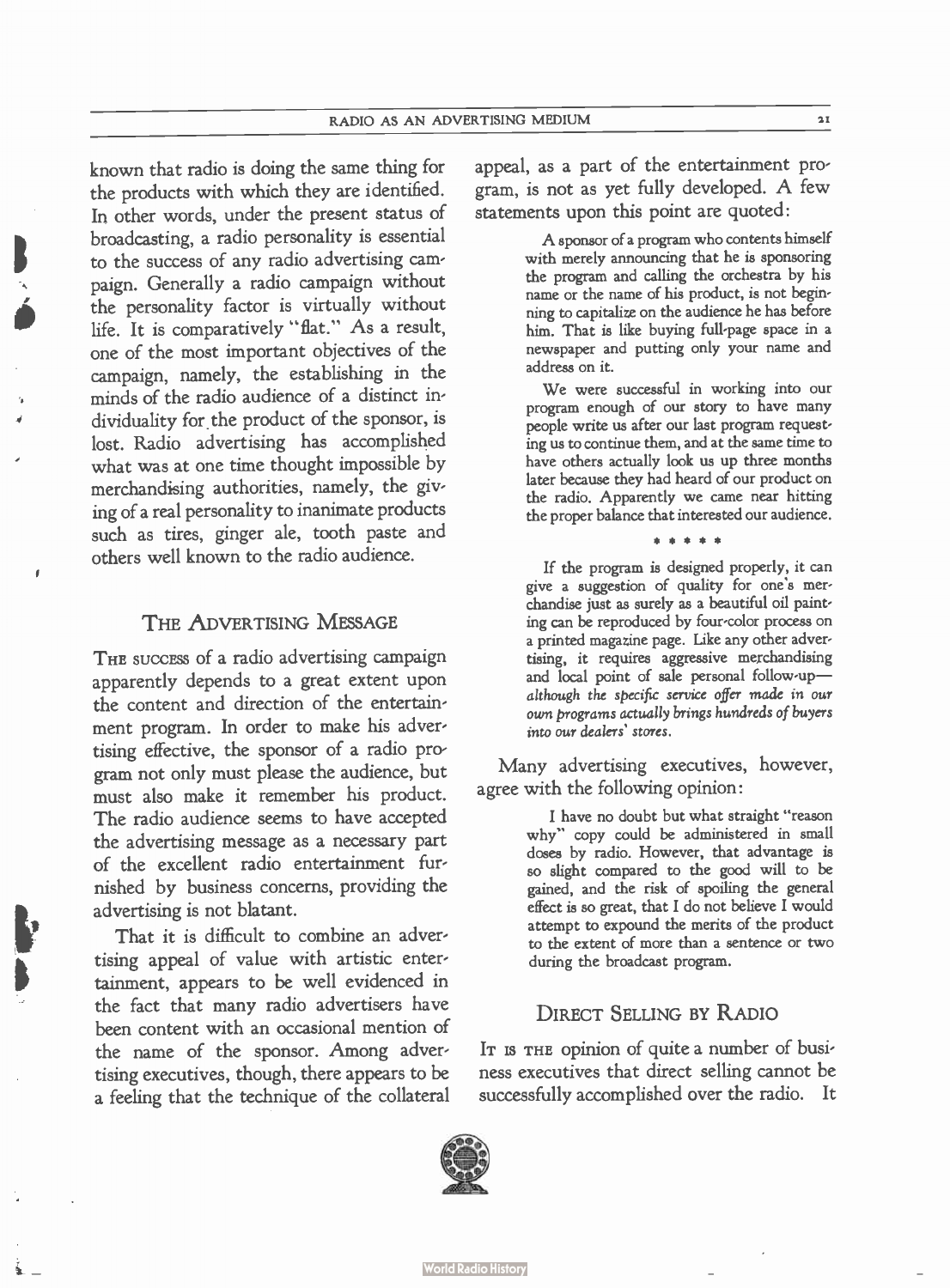22 METROPOLITAN LIFE INSURANCE COMPANY

is their contention that the sponsor is the invited guest of every member of the radio audience and, through his program, he should conduct himself accordingly. It is claimed that any effort to talk shop will automatically eliminate a large part of the radio audience because the desire of the radio audience is for entertainment. It is obvious, of course, that by a mere turn of a dial a listener can dismiss any program which does not please him.

In some cases, however (which may be regarded, perhaps, as due largely to local conditions), direct selling by radio has been conspicuously successful. The broadcasting of an Iowa seed merchant presents an example of direct selling. In this case the advertiser is a showman as well as a salesman and gives his audience what it wants, namely " friendly stuff," old fiddler tunes, hymns, and the old songs. His programs are very informal; 8o per cent. of his time on the air is devoted to monologue. He quotes prices and solicits orders in as direct a manner as possible.

According to an account of his activities in Business, as a result of one broadcast he has received orders for four carloads of dried fruit, two carloads of ham and bacon, three tons of coffee and large amounts of shoes, clothing, automobile accessories and other merchandise. Many of his listeners send cash in advance. On the second anniversary of his station, he received over 225,000 telegrams, in addition to thousands of congratulatory letters complimenting him on his anniversary program. On one occasion, when there was a move to suppress him from using the radio as a means of direct selling, his farmer audience is alleged to have risen en masse to his defense. They seem to regard his station as their station.

A department store in North Dakota presents another case of the successful use of radio in direct selling. This store has a trading area with a radius of about seventy-five miles and it is estimated that there are about 3,000 receiving sets in the area. A tenminute program of direct selling talk is broadcast several mornings each week. In addition to the selling talks covering merchandise of the store, news of bargains in other stores in the town and neighboring towns is also broadcast each morning. According to the reports of principals, radio broadcasting has produced more favorable comment and direct results for this store than any other form of advertising.

> They feel that the directness of appeal, the lack of exertion on the part of the customer to absorb the knowledge of the store's merchandise, the ability to describe goods more convincingly by word of mouth, and the power to arouse enthusiasm by the sound of one's voice accounts for the effectiveness of directby-radio advertising.

As stated in another paragraph, many other department stores in various sections of the country use morning programs which are direct selling efforts.

#### ATTITUDE OF WOMEN TOWARD DIRECT APPEAL

THERE IS evidence that direct selling talks to women over the air are frequently successful, particularly during the morning hours. It has been remarked that women apparently regard these hours as they do the advertising pages of women's magazines; that is, they look to them for new ideas upon methods of home management, with the result that they are in a receptive mood toward programs featuring such subjects. Evidence that women listen in to daytime broadcast-

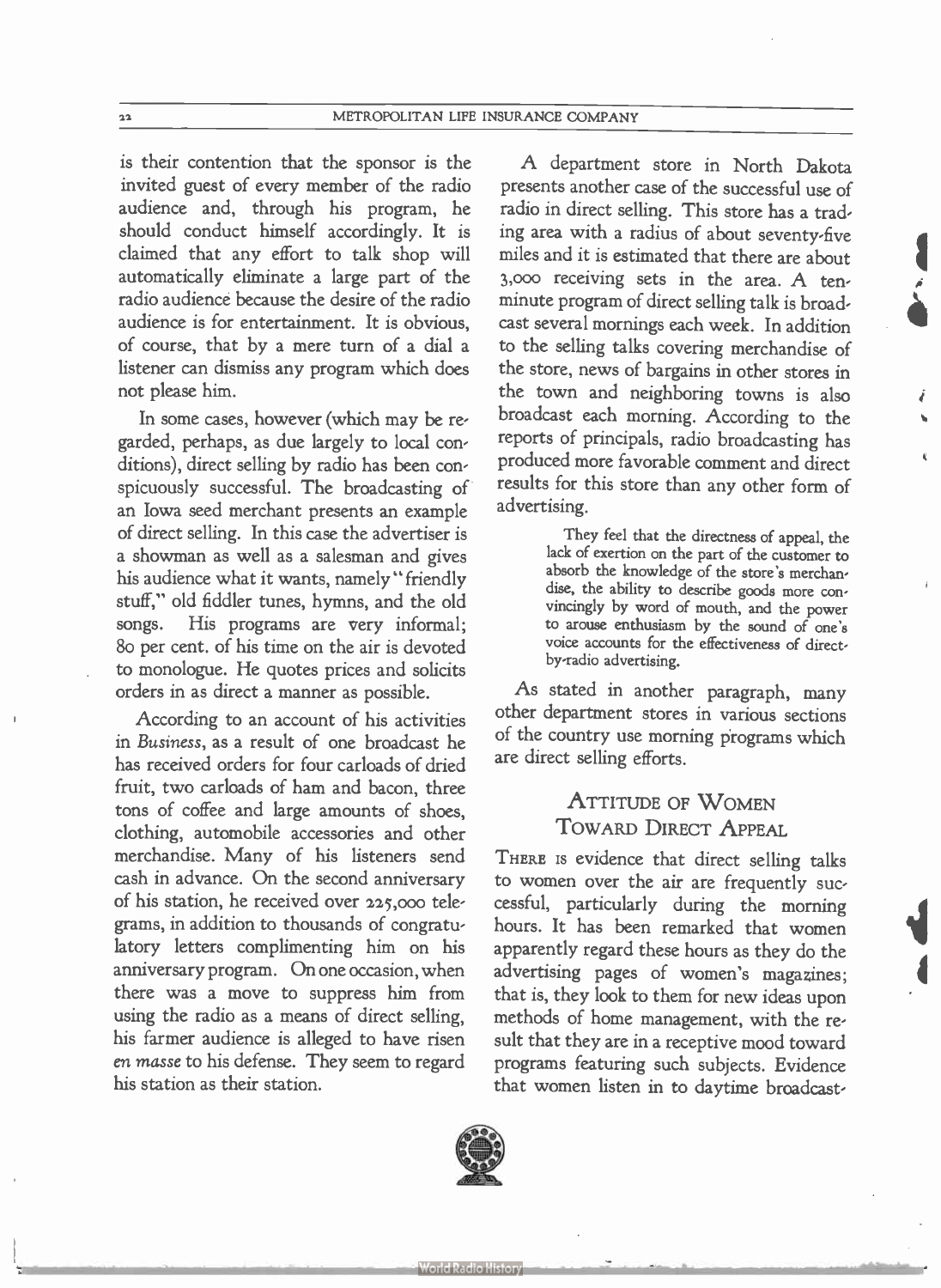ing is found in the number of letters they write to companies sponsoring such programs.

One excellent example is that of a utility company which has been broadcasting a morning household hour through a Chicago station for the past five years. It is reported that an average of 11,000 letters are received every month from housewives who listen in on the programs. The letters from housewives which a baking powder company receives as a result of a half-hour program devoted to cooking for the past several years appear to prove conclusively that women are interested in daytime programs. Daytime programs directed to women may be instructive and entertaining. Instructive talks can be used as a background for the sponsor's advertising message in the same manner as musical features are used in evening programs. And as in the evening programs, the advertising included in daytime instruction talks can be woven into the instructive talk in an unobtrusive manner.

The advertising manager of a company manufacturing a product for use in the home wrote:

> We decided to experiment with morning radio which gave us a more direct opportunity to talk to our prospect—the housewife —and after experimenting for about eight months with morning radio while we still continued with our evening program, we discontinued the evening radio in favor of the morning entertainments.

The experience of a well-known food manufacturer with broadcasting to women during morning hours is interesting.

> We feel that the expenditure of radio advertising has been more than justified this year. This conclusion is based on the very tangible results which we got. For example, in one broadcast, delivered December i2th, we re

ceived 5,000 replies. This, of itself, is significant to us, as we do not maintain an entertainment program, but all of our talks are straight domestic science or recipe programs, given at  $11$ :15 in the morning, with the frank purpose of instructing the housewife how to use our product.

Similarly, a number of large department stores in various sections of the country broadcast morning programs directed to women in which merchandise is described, bargains announced, prices mentioned, and store policies explained. Occasionally afternoon hours are used for this purpose.

#### LISTENER RESPONSE

IN THE EARLY days of broadcasting, listener response ordinarily meant the letters, cards and telegrams which the radio audience sent to the sponsor of radio programs. In those pioneer days many of the sponsors actively solicited applause letters, cards and telegrams, but the practice gradually was abandoned by the far-seeing companies who realized that it was creating antagonism on the part of the radio audience.

Today the situation is reversed. Thousands of unsolicited letters may pour in any day into the offices of sponsors and broadcasting companies as a result of fine programs.

An excellent example of this voluntary listener response is indicated in the number of letters received by the Metropolitan Life Insurance Company as a result of broadcasting daily its program of morning exercises. During the month of October, 1928, a total of 18,326 individuals wrote letters to the company commending the exercises or asking for health literature. This figure exceeds by more than 3,000 the number of letters received in the corresponding month of 1927 and by more than 8,000 the number

•

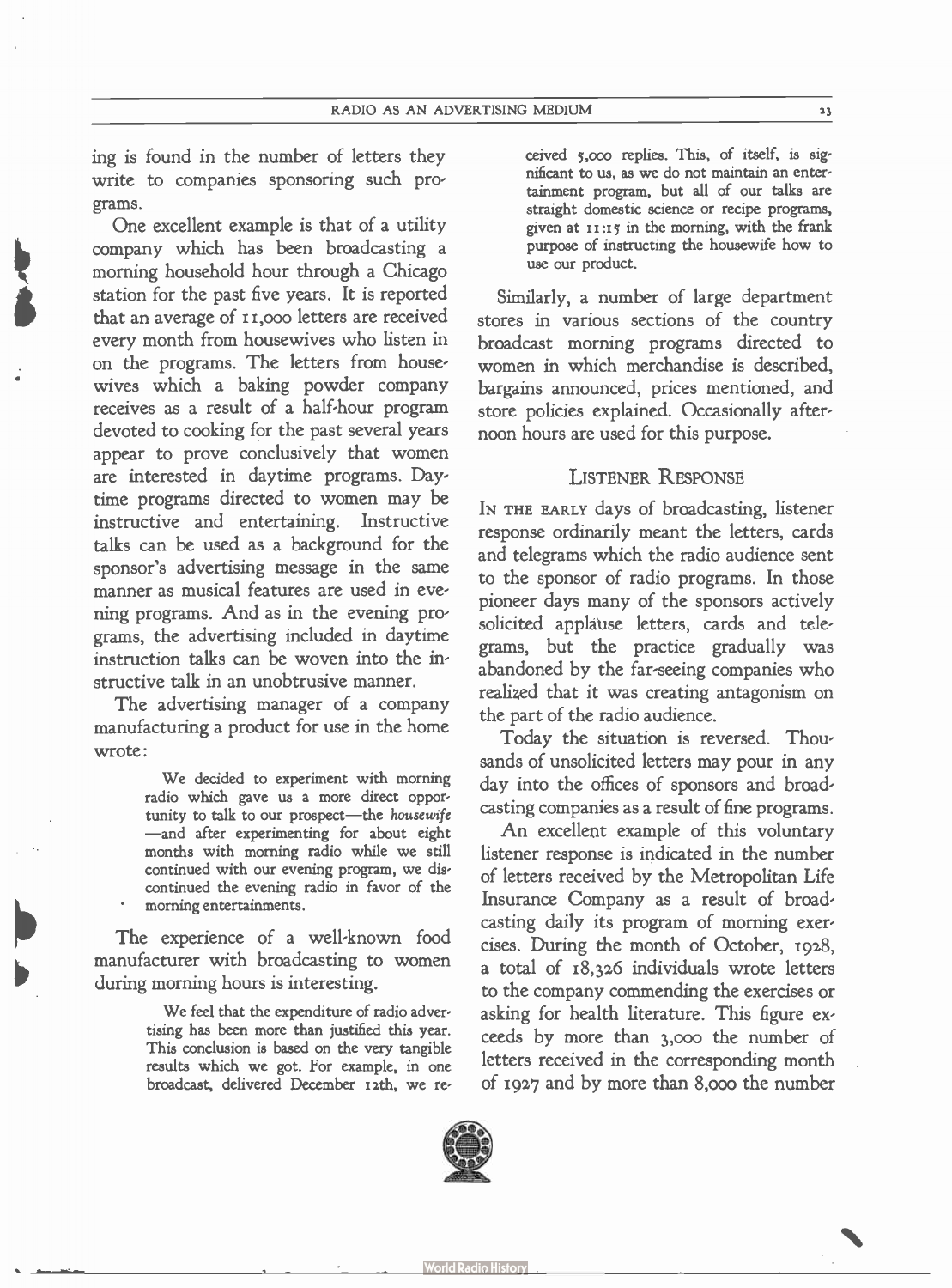received in 1926 and by more than io,000 the number received in October, 1925. The total number of letters received by the Metropolitan since the exercises went on the air in 1925 is now well over half a million.

Practically all of the sponsors of prominent programs are constantly receiving letters of commendation from the radio audience, without employing any solicitation of such letters.

#### USE OF SAMPLES, BOOKLETS, ETC.

IN THE COURSE of the broadcasting of an orchestra, sponsored by a prominent rubber company, an offer of a cross word puzzle book was made to the radio audience, with the result that more than 200,000 people asked for the book. Since the number of requests caused difficulties at the local post office, the company changed its offer, requesting the members of its radio audience to call on its dealers for the book. Over 3,000,000 books were distributed through 40,000 company dealers.

Occasionally a well known manufacturer announces special novelty offers via the radio, offering bridge score pads, radio time tables and similar articles to listeners. The plan has met with excellent results. On one occasion the company offered a piano copy of numbers broadcast by the advertiser's orchestra through 12 stations, resulting in requests for the copy from 55,000 individuals.

#### ADVERTISING THE RADIO PROGRAM

THE AUDIENCE for any radio program can be increased by advertising the program in magazines, newspapers and by means of direct mail. Just as radio advertising makes publication and other forms of advertising more effective, so apparently it is to be claimed that advertising in those mediums make radio advertising more effective.

Advertising of the radio program seems naturally to intensify the interest of the public in that particular program.

The policy of advertising the radio program has been successfully carried out by a number of prominent companies. An excellent example of such advertising is that conducted by a prominent national advertiser who directs the attention of the readers of newspapers and magazines to the quality of his program. Some companies make simple announcement of the evening and hour on which their radio program is broadcast.

d

 $\blacksquare$ 

,